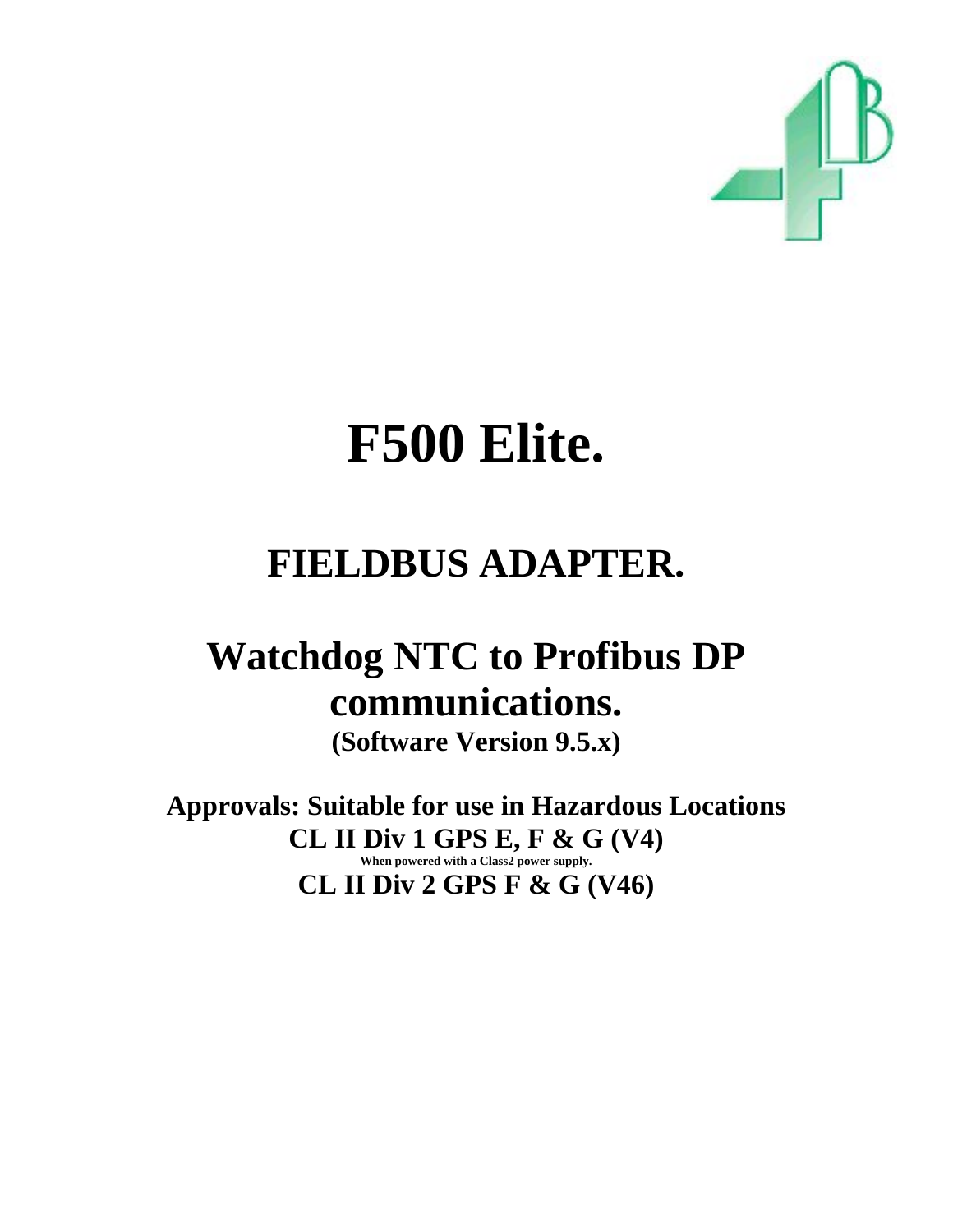## **CONTENTS**

#### **INTRODUCTION**

- **1 SPECIFICATIONS**
- **2 INSTALLATION INSTRUCTIONS**
- **3 ELECTRICAL WIRING**
- **4 OPERATING INSTRUCTIONS**

#### **FAULT FINDING**

#### **CONTACT INFORMATION**

#### **DRAWINGS**

- A CONNECTING THE F500 ELITE TO AN AC SUPPLY
- B CONNECTING THE F500 ELITE TO A DC SUPPLY
- C F500 ELITE TO WATCHDOG ELITE CONNECTIONS
- D F500 ELITE TO VT100 SERIAL TERMINAL CONNECTIONS
- E GENERAL CONNECTION DETAIL

APPENDIX A – SETTING THE MODULE SWITCHES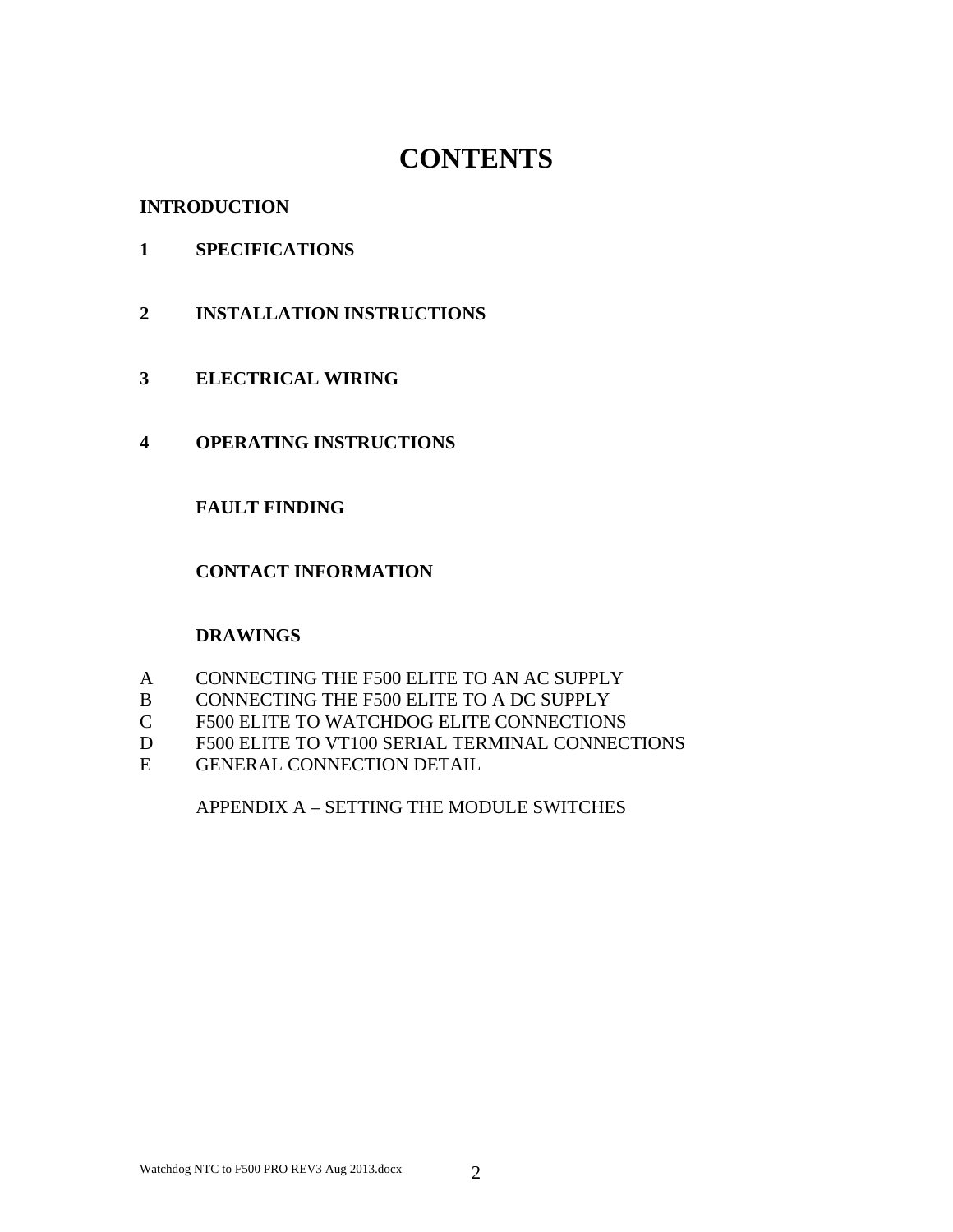

Dear 4B Customer:

Congratulations on your purchase. 4B appreciates your business and is pleased you have chosen our products to meet your needs.

Please read in its entirety and understand the literature accompanying the product before you place the product into service. Please read the safety precautions carefully before operating the product. With each product you purchase from 4B, there are some basic but important safety considerations you must follow to be sure your purchase is permitted to perform its design function and operate properly and safely, giving you many years of reliable service. Please read and understand the Customer Safety Responsibilities listed below. Failure to follow this safety directive and the Operation Manuals and other material furnished or referenced, may result in serious injury or death.

#### *SAFETY NOTICE TO OUR CUSTOMERS*

- A. In order to maximize efficiency and safety, selecting the right equipment for each operation is vital. The proper installation of the equipment, and regular maintenance and inspection is equally important in continuing the proper operation and safety of the product. The proper installation and maintenance of all our products is the responsibility of the user unless you have asked 4B to perform these tasks.
- B. All installation and wiring must be in accordance with Local and National Electrical Codes and other standards applicable to your industry. (Please see the article "Hazard Monitoring Equipment Selection, Installation and Maintenance" at www.go4b.com.) The installation of the wiring should be undertaken by an experienced and qualified professional electrician. Failure to correctly wire any product and/or machinery can result in the product or machine failing to operate as intended, and can defeat its design function.
- C. Periodic inspection by a qualified person will help assure your 4B product is performing properly. 4B recommends a documented inspection at least annually and more frequently under high use conditions.
- D. Please see the last page of this manual for all warranty information regarding this product.

#### *CUSTOMER SAFETY RESPONSIBILITIES*

#### **1. READ ALL LITERATURE PROVIDED WITH YOUR PRODUCT**

Please read all user, instruction and safety manuals to ensure that you understand your product operation and are able to safely and effectively use this product.

#### **2. YOU BEST UNDERSTAND YOUR NEEDS**

Every customer and operation is unique, and only you best know the specific needs and capabilities of your operation. Please call the 24-hour hotline at 309-698-5611 for assistance with any questions about the performance of products purchased from 4B. 4B is happy to discuss product performance with you at any time.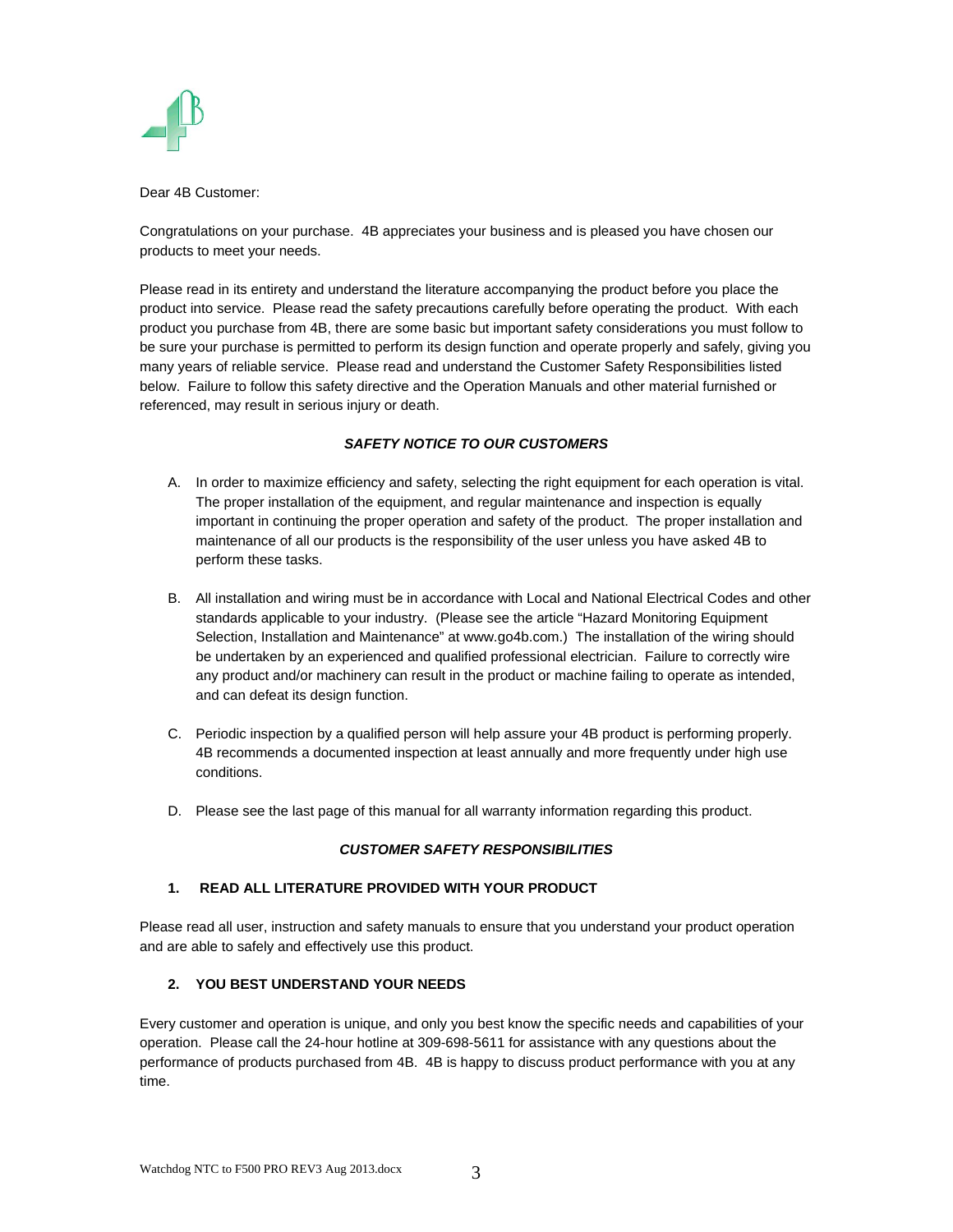#### **3. SELECT A QUALIFIED AND COMPETENT INSTALLER**

Correct installation of the product is important for safety and performance. If you have not asked 4B to perform the installation of the unit on your behalf, it is critical for the safety of your operation and those who may perform work on your operation that you select a qualified and competent electrical installer to undertake the installation. The product must be installed properly to perform its designed functions. The installer should be qualified, trained, and competent to perform the installation in accordance with Local and National Electrical Codes, all relevant OSHA Regulations, as well as any of your own standards and preventive maintenance requirements, and other product installation information supplied with the product. You should be prepared to provide the installer with all necessary installation information to assist in the installation.

#### **4. ESTABLISH AND FOLLOW A REGULAR MAINTENANCE AND INSPECTION SCHEDULE FOR YOUR 4B PRODUCTS**

You should develop a proper maintenance and inspection program to confirm that your system is in good working order at all times. You will be in the best position to determine the appropriate frequency for inspection. Many different factors known to the user will assist you in deciding the frequency of inspection. These factors may include but are not limited to weather conditions; construction work at the facility; hours of operation; animal or insect infestation; and the real-world experience of knowing how your employees perform their jobs. The personnel or person you select to install, operate, maintain, inspect or perform any work whatsoever, should be trained and qualified to perform these important functions. Complete and accurate records of the maintenance and inspection process should be created and retained by you at all times.

#### **5. RETAIN AND REFER TO THE OPERATION MANUAL FOR 4B'S SUGGESTED MAINTENANCE AND INSPECTION RECOMMENDATIONS**

As all operations are different, please understand that your specific operation may require additional adjustments in the maintenance and inspection process essential to permit the monitoring device to perform its intended function. Retain the Operation Manual and other important maintenance and service documents provided by 4B and have them readily available for people servicing your 4B equipment. Should you have any questions, please call the 4B location who supplied the product or the 24-hour hotline number in the USA -309-698-5611.

#### **6. SERVICE REQUEST**

If you have questions or comments about the operation of your unit or require the unit to be serviced please contact the 4B location who supplied the product or send your request via fax (309-698-5615), email (4busa@go4b.com), or call us via our 24-hour hotline number in the USA - 309-698-5611. Please have available product part numbers, serial numbers, and approximate date of installation. In order to assist you, complete the following information after the product has been placed into service and fax this page to 309- 698-5615.

| <b>SITE NAME:</b>      |
|------------------------|
| <b>SITE LOCATION:</b>  |
| <b>CONTACT NAME:</b>   |
| <b>CONTACT NUMBER:</b> |
| <b>PART NUMBER:</b>    |
| <b>SERIAL NUMBER:</b>  |
| DATE OF INSTALL:       |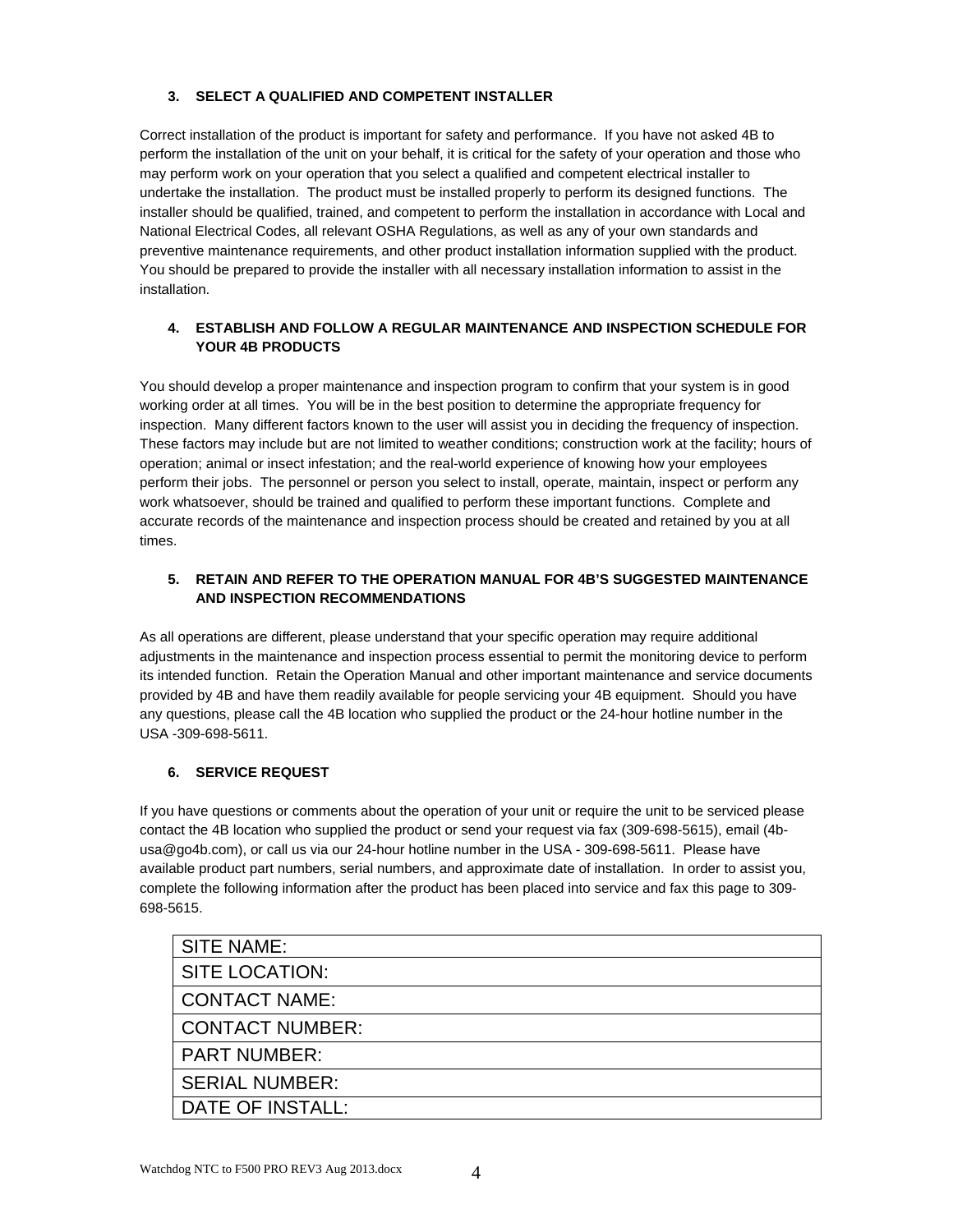## **F500 FIELDBUS ADAPTER.**

#### **INTRODUCTION**

This version of the F500 Elite Fieldbus adapter had been designed to work as a Watchdog Elite communications gateway and has been designed specifically to allow up to 7 Watchdog NTC control units to be networked together through their own built in communications system. The network data can then be passed through the Fieldbus adapter to a Profibus DP network. The communications control unit is housed in a selfcontained wall-mounting enclosure, and will operate from 100-240v AC or from 24v DC.

#### **1. SPECIFICATIONS**

#### 1.1 The Control Unit

A plastic enclosure houses the electronics and terminal connectors. The unit contains a printed circuit board to accommodate power supply circuitry, microprocessor, Fieldbus card and terminals. The design is capable of accommodating 8 of the most common Fieldbus interfaces.

| <b>Electrical Supply</b> |                          | 100-240VAC +/- 10% 50/60Hz                     |
|--------------------------|--------------------------|------------------------------------------------|
|                          |                          | $24VDC + -10%$                                 |
| <b>Power Consumption</b> |                          | 12 WATTS                                       |
| Terminals                |                          | Power 4mm <sup>2</sup> 14 AWG max              |
|                          |                          | Communications, as appropriate to the Fieldbus |
|                          |                          | module.                                        |
| Protection               |                          | NEMA4X, IP66                                   |
| Height                   | $\overline{\phantom{a}}$ | 9.7", 246mm                                    |
| Width                    | -                        | 7.4", 188mm                                    |
| Depth                    | $\overline{\phantom{a}}$ | $4$ ", 102mm                                   |
| <b>Fixing Centres</b>    | $\overline{\phantom{a}}$ | 8.75" high x 4" wide, 222mm x 102mm            |
| Cable Entry              | -                        | 2 Holes 11/8" DIA, 28mm, 3/4" CONDUIT          |
| Weight                   |                          | $3$ lbs, $1.3$ Kg                              |

## **Approvals: Suitable for use in Hazardous Locations CL II Div 1 GPS E, F & G (V4)**

**When powered with a Class2 power supply.** 

### **CL II Div 2 GPS F & G (V46)**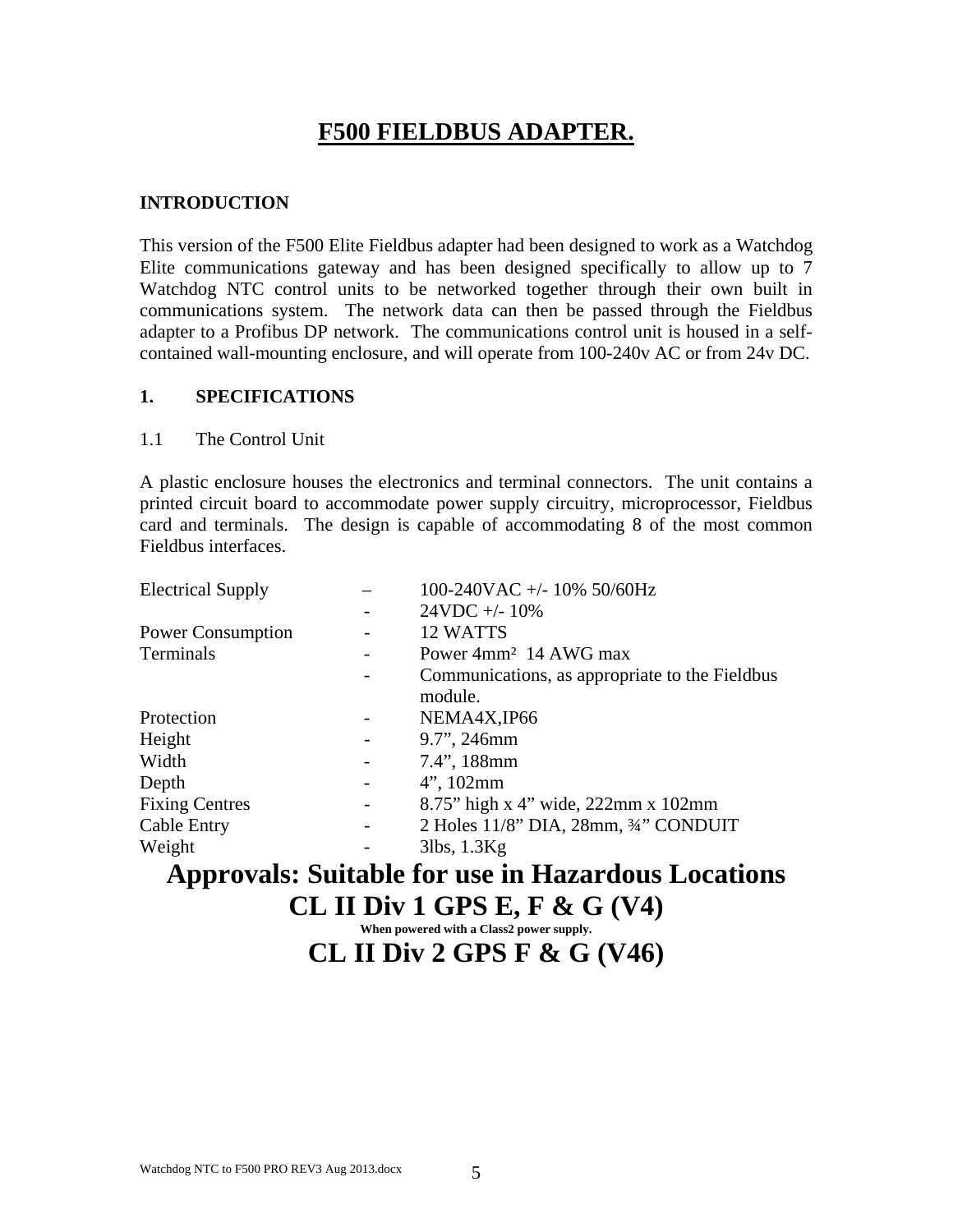#### **2. INSTALLATION INSTRUCTIONS**

The Control Unit

The Control Unit box should be installed in a suitable control or starter switch room. The box should have sufficient space to open the lid for wiring.



**The Control Unit is susceptible to static voltage. Connection of a clean ground to terminal 29 is essential for optimum performance. Prior to this connection, static handling precautions should be taken.** 

#### **3 ELECRICAL WIRING**

Refer to Drawings A, B, C  $&E$ 

When installing the equipment in an area which is likely to be hazardous from Ignitable Dusts, use liquid tight conduit and fittings and follow all local codes.

#### **4 OPERATING INSTRUCTIONS**

The Fieldbus Adapter is a self contained unit and there are a number of user configurable options. The adapter is equipped with three communications ports; RS232, RS485 and Profibus DP.

The RS232 is a simple interface which can be used for diagnostics purposes. The data from this port is formatted to work with a VT100 display terminal. Any terminal or terminal emulator capable of supporting the VT series or compatible commands can be used with this port although the data has been optimised to work with VT100. The RS232 port operates at a fixed data rate of 9600, N, 8, 1.

The RS485 port is a four wire, twin twisted pair full duplex serial port and has been specifically configured to work with the Watchdog communications network. You should not connect any other devices to this port unless you wish to monitor the Watchdog data directly. If this is the case then contact your supplier for details relating to the Watchdog communications protocol.

*The Profibus interface provides the following:*  Transmission media: Profibus bus line, type A or B specified in EN50170 Topology: Slave configuration Fieldbus Connector: 9 pin female DSUB Cable: shielded copper; twisted pair Optically isolated bus A and B termination Address range 1-99 selected by on board switch Maximum cyclic I/O data size of 244 bytes Optional bus termination, switch selectable Led status indication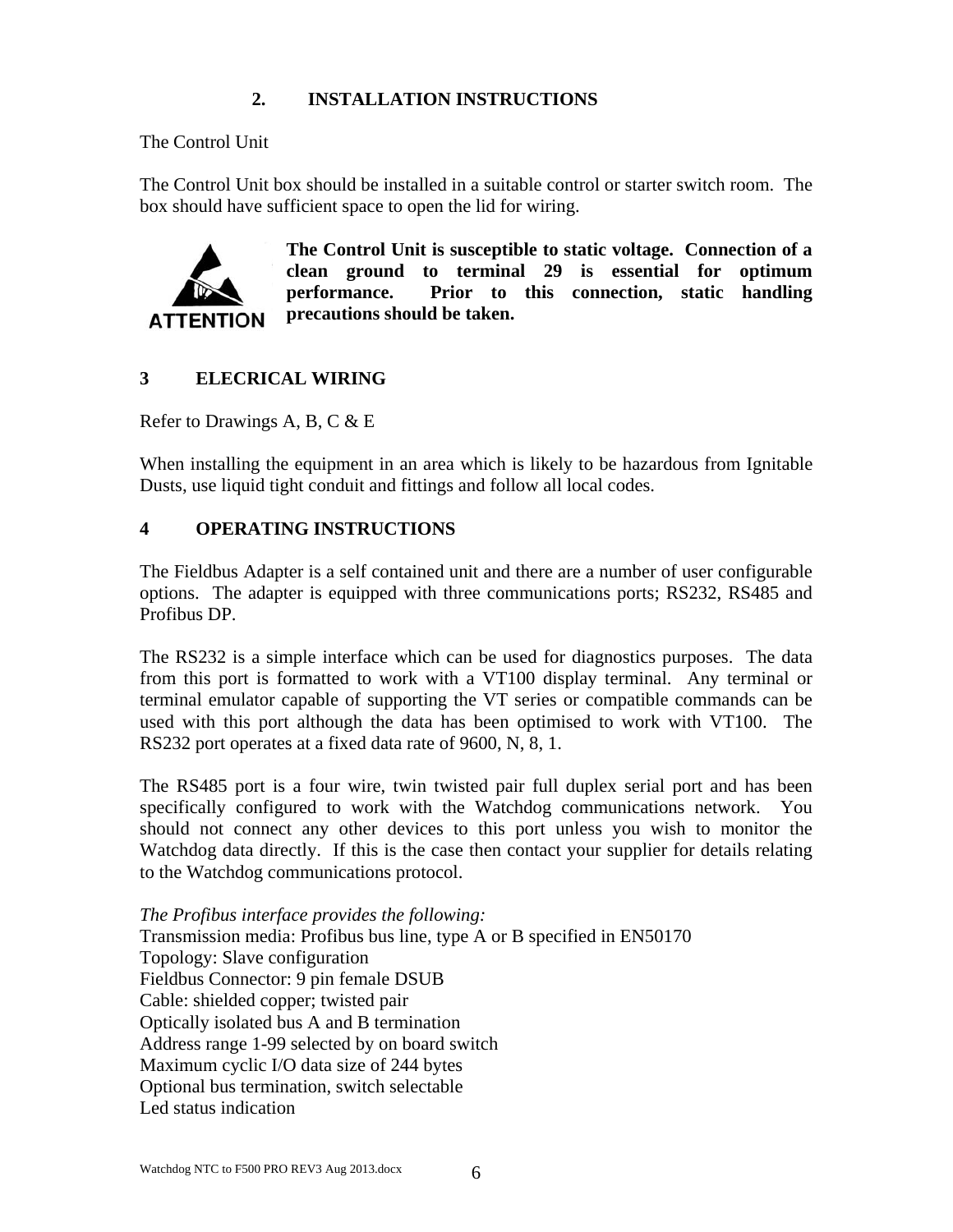

The above diagram shows the location of the main parts of the Profibus module.

The address switches allow the unit slave address to be set between 01 and 99. The left hand switch sets the ten's digit of the address and the right hand switch sets the unit digit of the address. If you decide to change the address then you must reset the interface by first removing and then reconnecting power. The default unit address is 77.

The termination switch can be used to add termination resistors to the Profibus interface if required. If the F500 Profibus interface card is the first or last module on the Profibus network, then the switch needs to set to ON, otherwise it must be set to OFF.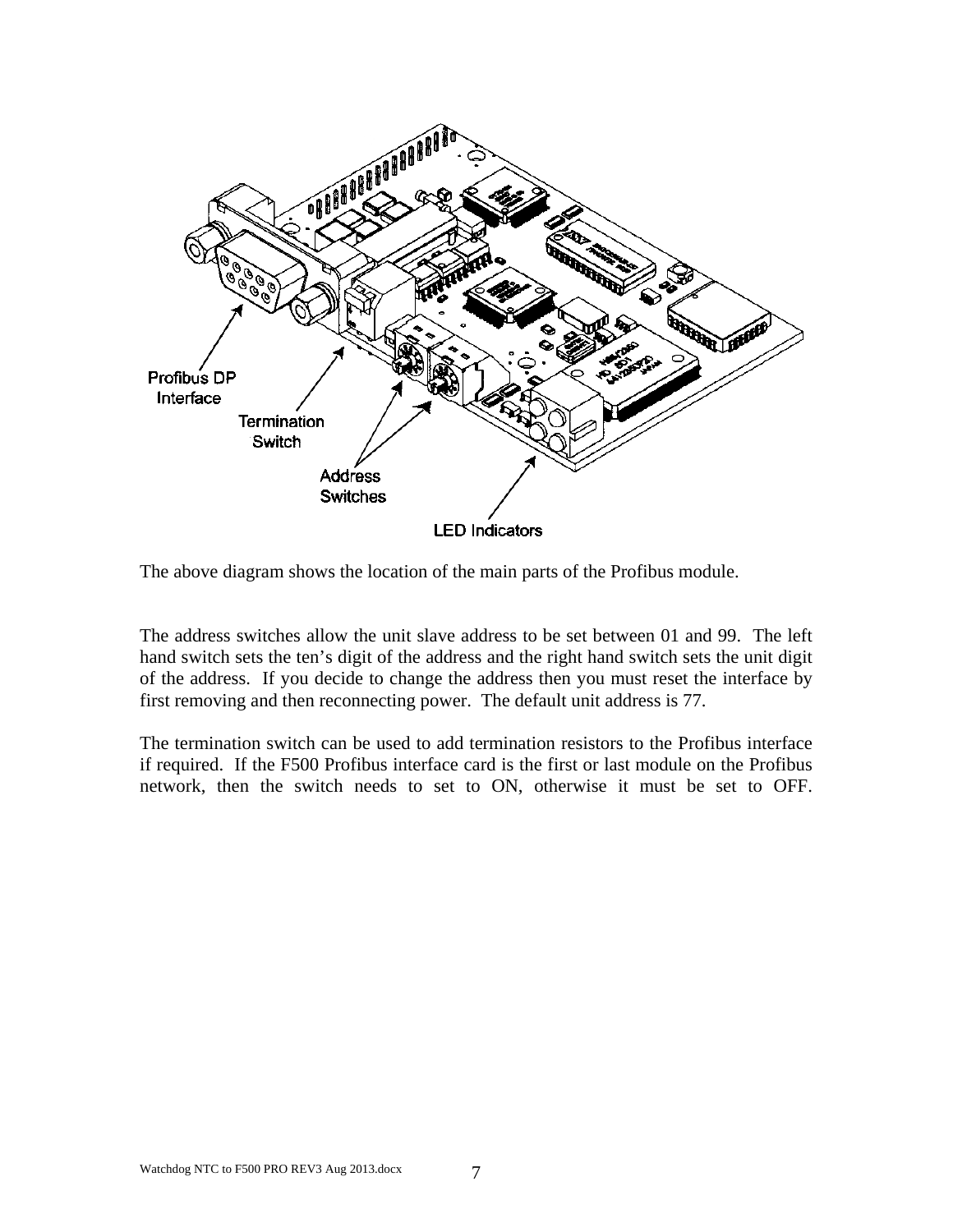The Profibus connections are shown below and are identical to the standard Profibus DSUB connections.

| Pin            | Signal         | Description.                                      |
|----------------|----------------|---------------------------------------------------|
|                | N/C            | No connection                                     |
| $\overline{2}$ | N/C            | No connection                                     |
| 3              | <b>B</b> line  | Positive RxD/TxD according to RS485 specification |
| 4              | <b>RTS</b>     | Request to send                                   |
| 5              | <b>GND BUS</b> | Isolated ground connection                        |
| 6              | $+5V$ BUS      | Isolated +5V connection                           |
| 7              | N/C            | No Connection                                     |
| 8              | A line         | Negative RxD/TxD according to RS485 specification |
| 9              | N/C            | No Connection                                     |

The status LED's are grouped in a single block of four and indicate the following status.



#### Led 1 Status

|  | $ $ Colour   Frequency   Description |
|--|--------------------------------------|
|  | Not Used                             |

#### Led 2 Status

|  | $\vert$ Colour $\vert$ Frequency $\vert$ Description               |
|--|--------------------------------------------------------------------|
|  | Green   Solid on   Module is ON-LINE and data exchange is possible |

#### Led 3 Status

|     | Colour   Frequency   Description                                 |
|-----|------------------------------------------------------------------|
| Red | Solid on   Module is OFF-LINE and data exchange is not possible. |

#### Led 4 Status

|     |        | Colour   Frequency   Description                          |
|-----|--------|-----------------------------------------------------------|
| Red | $1$ Hz | Interface board initialisation failure                    |
| Red | $2$ Hz | Network configuration does not match module configuration |
| Red | $4$ Hz | Initialisation failure of the Profibus interface IC       |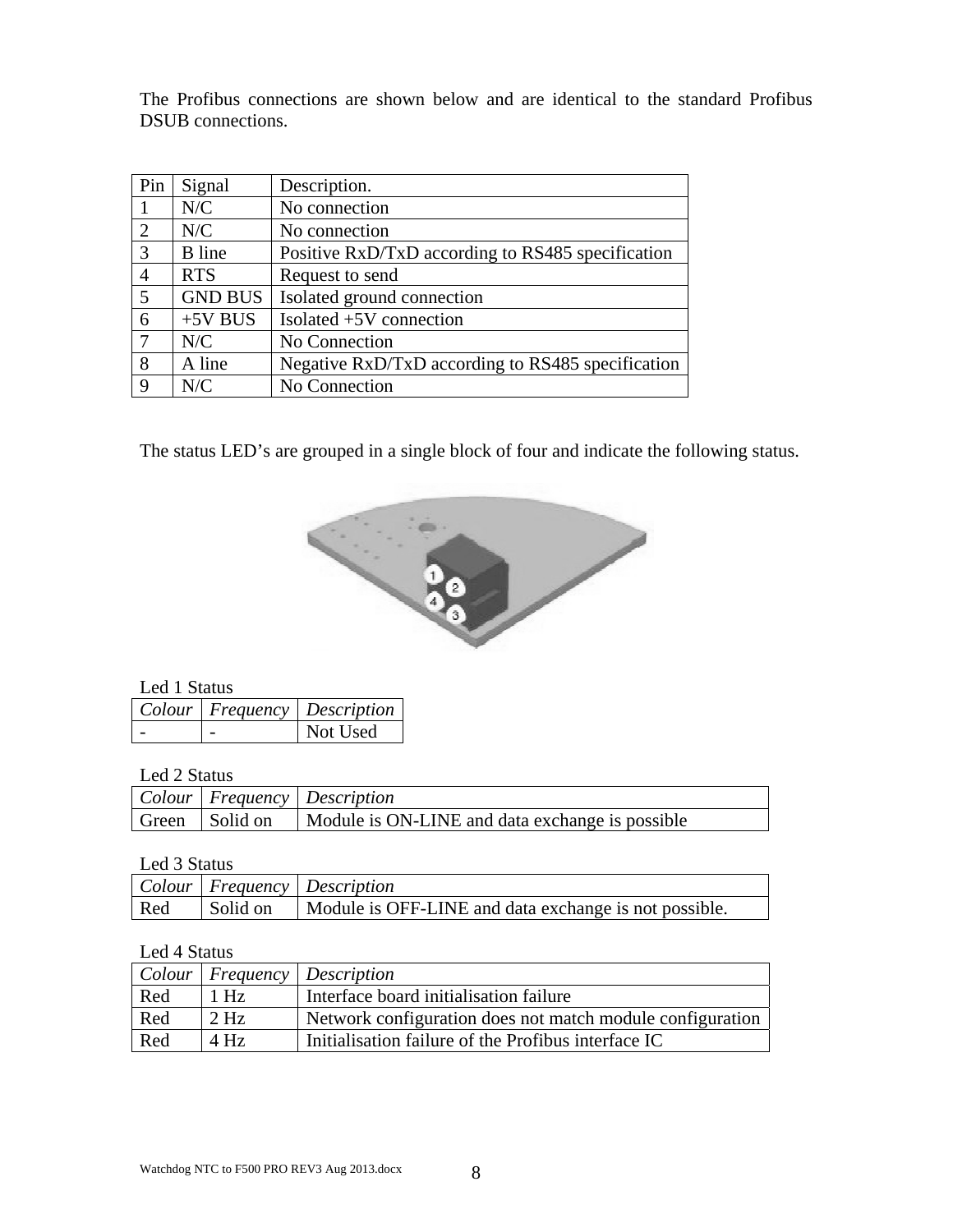**Input register data map** (Cyclic I/O data transfer – Max 244 bytes see page, see Appendix A for more information).

The Watchdog data is automatically read for up to 7 controllers. The data returned is processed and stored in the following format. The position of the data is fixed within the input data table.

| Watchdog       | Input             | Input       |
|----------------|-------------------|-------------|
| Address        | Words             | <b>Byte</b> |
|                | $\mathbf{\Omega}$ | $0 - 1$     |
| $\mathbf{1}$   | $1 - 17$          | $2 - 35$    |
| $\overline{2}$ | $18 - 34$         | $36 - 69$   |
| 3              | $35 - 51$         | $70 - 104$  |
| 4              | $52 - 68$         | $105 - 137$ |
| 5              | $69 - 85$         | 138-171     |
| 6              | $86 - 102$        | $172 - 205$ |
| 7              | $103 - 119$       | $206 - 239$ |

The Watchdog data is automatically read for up to 7 controllers. The data returned is processed and stored in the following format. The position of the data is fixed within the input data table.

Word 0 (Byte 1) is used to indicate the number of Watchdogs that are responding to the request for data. Word 0 (Byte 0) is unused. This only occurs once in the entire table. The remaining data stored in the input bytes is constructed as follows.

All the values are stored in Hexadecimal and Word aligned in this example

| Number of Watchdogs detected this time (Byte 1,0) once only | 0  | No.Of WD        | 0x0200          |
|-------------------------------------------------------------|----|-----------------|-----------------|
| Watchdog current speed (Byte 3,2)                           |    | WD1 Speed       | 0x0000          |
| Watchdog current operating status (Byte 5,4)                | 2  | <b>Status</b>   | $0 \times 0000$ |
| Under speed alarm and stop in $%$ (Byte 7,6)                | 3  | USA/USS         | $0 \times 0000$ |
| Over speed alarm and stop in % (Byte 9,8)                   | 4  | OSA/OSS         | 0x0000          |
| Current calibration value in PPM (Byte 11,10)               | 5  | Calibration PPM | $0 \times 0000$ |
| Display scaling factor (Byte 13,12)                         | 6  | Scale Factor    | $0 \times 0000$ |
| NTC Temperature 1 and 2 (Byte 15, 14)                       | 7  | T1/T2           | 0x0000          |
| NTC Temperature 3 and 4 (Byte 17, 16)                       | 8  | T3/T4           | $0 \times 0000$ |
| NTC Temperature 5 and 6 (Byte 19, 18)                       | 9  | T5/T6           | $0 \times 0000$ |
| NTC temperature sensor status 1 and 2 (Byte 21,20)          | 10 | ST1/ST2         | $0 \times 0000$ |
| NTC temperature sensor status 3 and 4 (Byte 23,22)          | 11 | ST3/ST4         | $0 \times 0000$ |
| NTC temperature sensor status 5 and 6 (Byte 25,24)          | 12 | ST5/ST6         | $0 \times 0000$ |
| Sensor 1 and sensor 2 alarm level (Byte 27,26)              | 13 | ALM1/ALM2       | 0x0000          |
| Sensor 3 and sensor 4 alarm level (Byte 29,28)              | 14 | ALM3/ALM4       | $0 \times 0000$ |
| Sensor 5 and sensor 6 alarm level (Byte 31,30)              | 15 | ALM5/ALM6       | 0x0000          |
| Number of sensors in use (Byte 33), Relay status (Byte 32)  | 16 | NOS/REL         | 0x0000          |
| Persistent alarm value (Byte 35), update counter (Byte 34)  | 17 | PERALM/CNT      | $0 \times 0000$ |
|                                                             |    |                 |                 |

The data from each Watchdog is stored in 17 consecutive words (or 34 bytes) of data.

The first two bytes of the group (e.g. word 1) represent the Watchdog speed.

The second two bytes of the group of the group (e.g. word 2) represent the Watchdog status.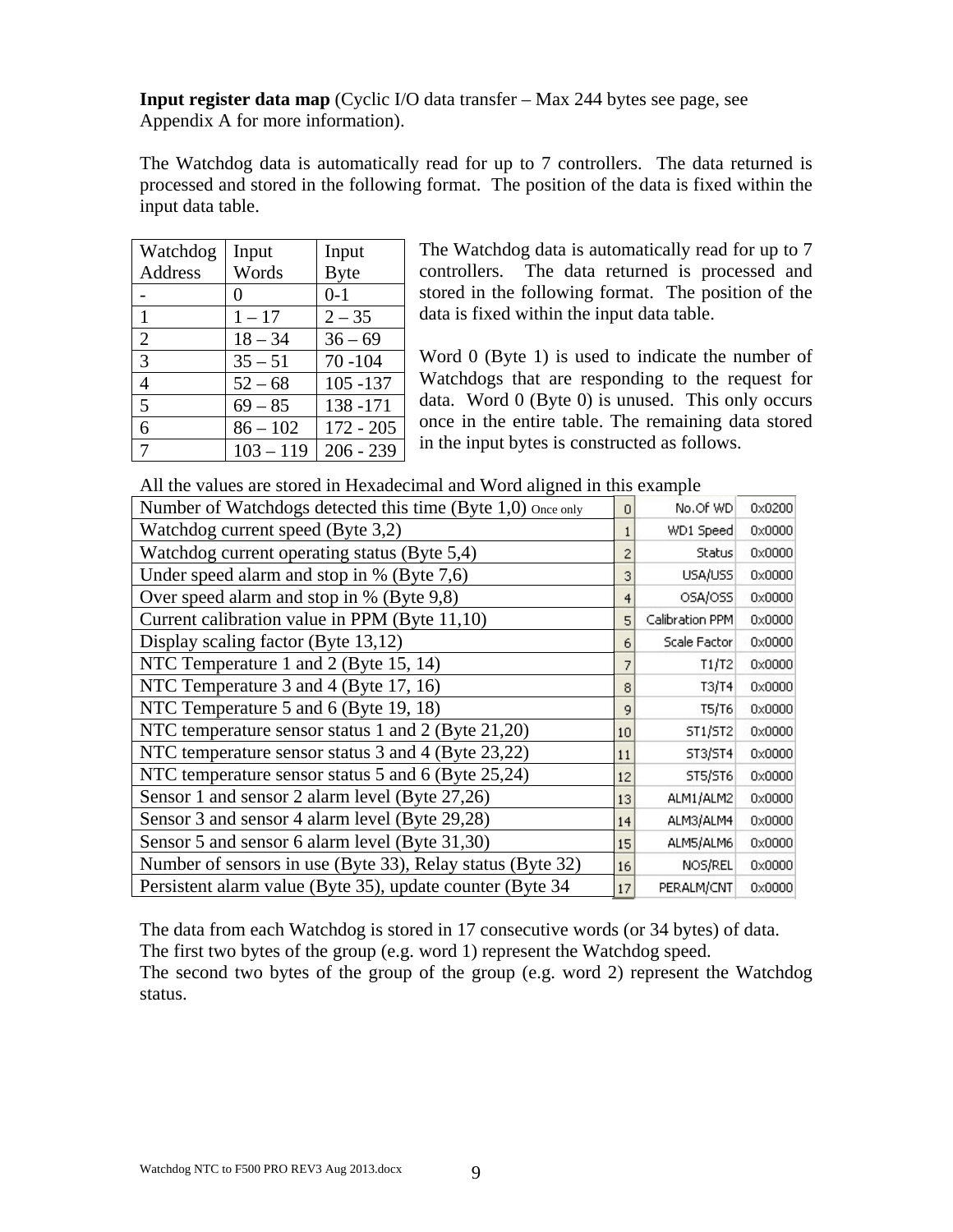The Watchdog speed is encoded in the following manner. Four hexadecimal digits are used to represent the measured speed for the Watchdog. The rightmost three and a half are the main body of the speed and the upper half of the fourth is the position of the decimal place within the information. If the most significant two bits are '00' then decoding of the speed is not required. If the two bits are '01', then the resulting value should be divided by 10 and if the two bits are '10' then the speed should be divided by 100. The top two bits should never be '11' as this has no meaning.

| Bit | Bit      | Description (e.g. most significant bits of the first speed byte 3)   |
|-----|----------|----------------------------------------------------------------------|
|     | h        |                                                                      |
|     | $\theta$ | Bits 5-0 of the first byte and the whole second represent the speed. |
|     |          | Same as above but the speed and should be divided by 10              |
|     |          | Same as above but the speed and should be divided by 100             |
|     |          | Not used.                                                            |

An example of this can be seen below.

Watchdog speed = 6E (e.g. byte 3) & 1E (e.g. byte 2). The leftmost digit (6) = '0110' in binary which can be separated into '01' (bits 7 and 6) for speed scaling and '10' (bits 5 and 4) for the upper speed digit. If you strip off bits 7 and 6 you are left with a decoded value of  $2E \& 1E$  for the speed and '01' or divide by 10 for the scaling. The speed  $2E1E$ converted to decimal  $= 11806$  and then divided by 10 results in an actual speed of 1180.6. By default the Watchdog will display speed in pulses per minute but it can be scaled to display any value required, refer to the Watchdog manual for further detail.

The Watchdog status is encoded as described in the following manner.

Two data bytes are used to represent the status for the Watchdog. The first status byte (e.g. byte 5) is the status code and the second byte (e.g. byte 4) represents any data which is associated with the status code. All data is in hexadecimal.

| <b>Status Code</b> | <b>Status Data</b>    |                                                         |
|--------------------|-----------------------|---------------------------------------------------------|
| (Byte 5)           | $(B$ yte 4)           | What it means.                                          |
| 09                 | % Complete            | Watchdog is calibrating (% complete).                   |
| 0F                 |                       | Elevator is stopped due to persistent belt slip.        |
| 10                 |                       | Elevator is stopped due to persistent over calibration. |
| 11                 |                       | Misalignment detected on Top & Bottom sensors.          |
| 22                 |                       | Elevator is stopped and is ready to run (Normal stop)   |
|                    |                       | condition)                                              |
| 23                 | <b>Start-up Delay</b> | Elevator is accelerating. (xx seconds remain)           |
|                    | In seconds            |                                                         |
| 24                 | Speed %               | Elevator running within programmed limits.              |
| 25                 | Speed %               | Stop relay has been de-energised (Fault stop            |
|                    |                       | condition)                                              |
| 27                 | Time to alarm         | Misalignment detected. (xx seconds to alarm)            |
|                    | In seconds            |                                                         |
| 2A                 | Time to alarm         | Over speeding: Alarm relay about to de-energise (xx     |
|                    | In seconds            | seconds to alarm)                                       |
| 2D                 |                       | Misalignment detected at the top of the elevator.       |
| 2F                 | Time to stop          | Over speeding: Stop relay about to de-energise (xx      |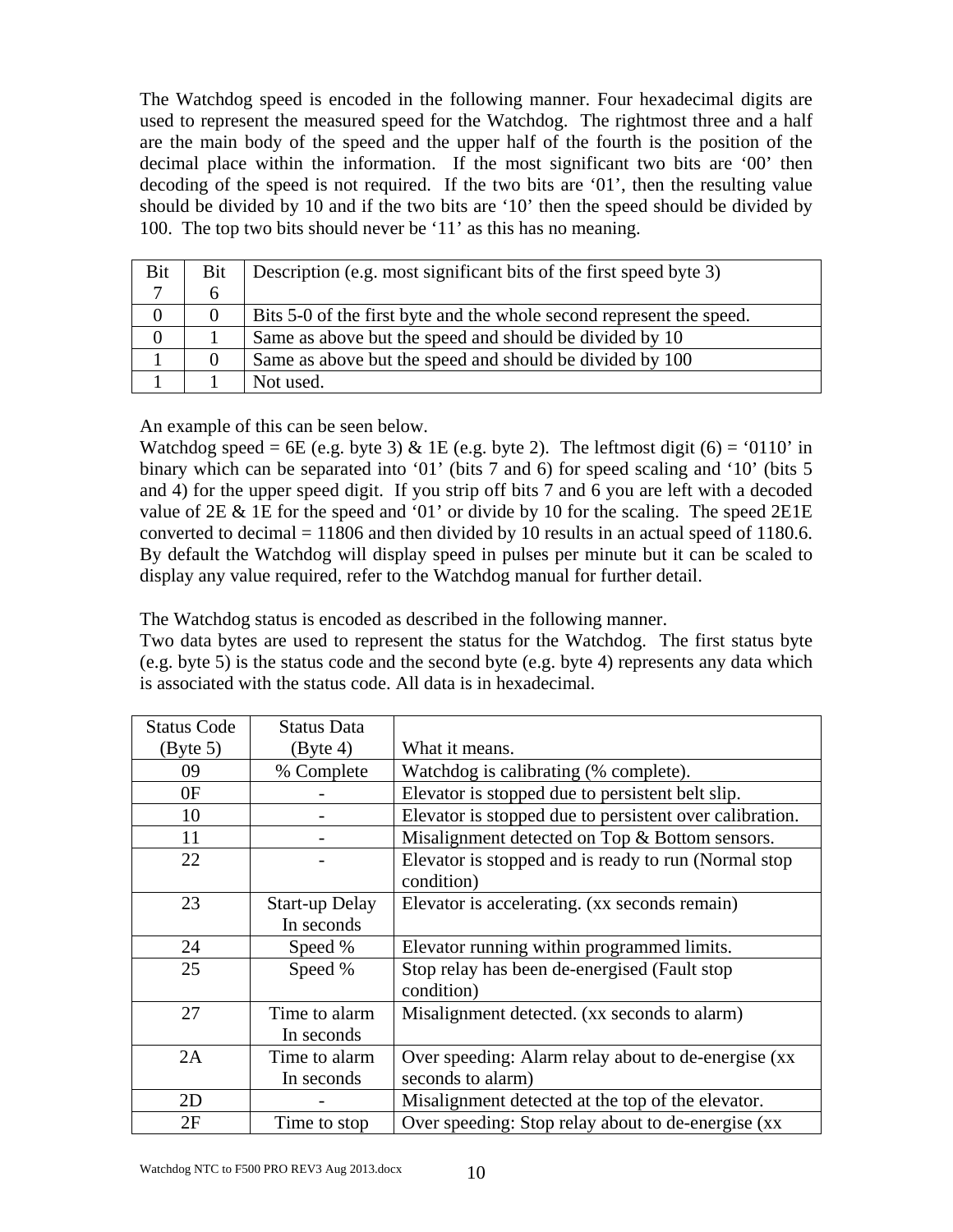|    | In seconds               | seconds to stop)                                       |
|----|--------------------------|--------------------------------------------------------|
| 31 |                          | Speed display is over range: check the scaling factor. |
| 32 |                          | Start elevator to commence calibration procedure.      |
| 36 | $1-4$                    | Watchdog has detected an internal fault.               |
| 39 | Time to alarm            | Belt slipping. (xx seconds to alarm)                   |
|    | In seconds               |                                                        |
| 3A | Time to stop             | Belt slipping: Stop relay about to de-energise. (xx    |
|    | In seconds               | seconds to stop)                                       |
| 3B |                          | Elevator stopped due to lack of acceleration.          |
| 3C | Time to stop             | Persistent alarm. (xx seconds to alarm)                |
|    | In seconds               |                                                        |
| 3D |                          | Elevator stopped: Speed has exceeded over speed        |
|    |                          | limit.                                                 |
| 3E | $\overline{\phantom{0}}$ | Interlock signal off, waiting for zero speed.          |
| 3F |                          | Elevator stopped: Persistent alarm condition.          |
| 40 |                          | Elevator stopped: Severe under speed.                  |
| 41 |                          | Watchdog is not calibrated: Please see the manual.     |
| 42 |                          | Misalignment detected at the bottom of the elevator.   |
| 44 |                          | Wrong access code used when changing setup.            |
| 46 | Speed %                  | Elevator speed less than alarm level (slipping)        |
| 47 | Speed %                  | Elevator speed more than alarm level (Over speeding)   |
| 49 |                          | Suspected open circuit or faulty PTC bearing           |
|    |                          | temperature sensor.                                    |
| 4A |                          | Suspected fault on one or more MAS. Could be mains     |
|    |                          | pickup.                                                |
| 4E |                          | Plug switch is open.                                   |
| 50 |                          | PTC Hot bearing at zone 1.                             |
| 51 |                          | PTC Hot bearing at zone 2.                             |
| 52 |                          | PTC Hot bearing at zone 3.                             |
| 53 |                          | PTC Hot bearing at zone 4.                             |
| 54 |                          | PTC Hot bearing at zone 5.                             |
| 55 |                          | PTC Hot bearing at zone 6.                             |
| 56 |                          | HBS is open circuit at zone 1                          |
| 57 |                          | HBS is open circuit at zone 2                          |
| 58 |                          | HBS is open circuit at zone 3                          |
| 59 |                          | HBS is open circuit at zone 4                          |
| 5A |                          | HBS is open circuit at zone 5                          |
| 5B |                          | HBS is open circuit at zone 6                          |

An example of the status code might be '2463'. The first status byte (byte 5) '24' show that the equipment is running within the specified alarm limits and the second status byte (byte 4) '63' indicate that the speed is 99% if it's calibrated value. Where a value is not shown or a '-'is used in the table, this indicates that any data present in this field should be ignored.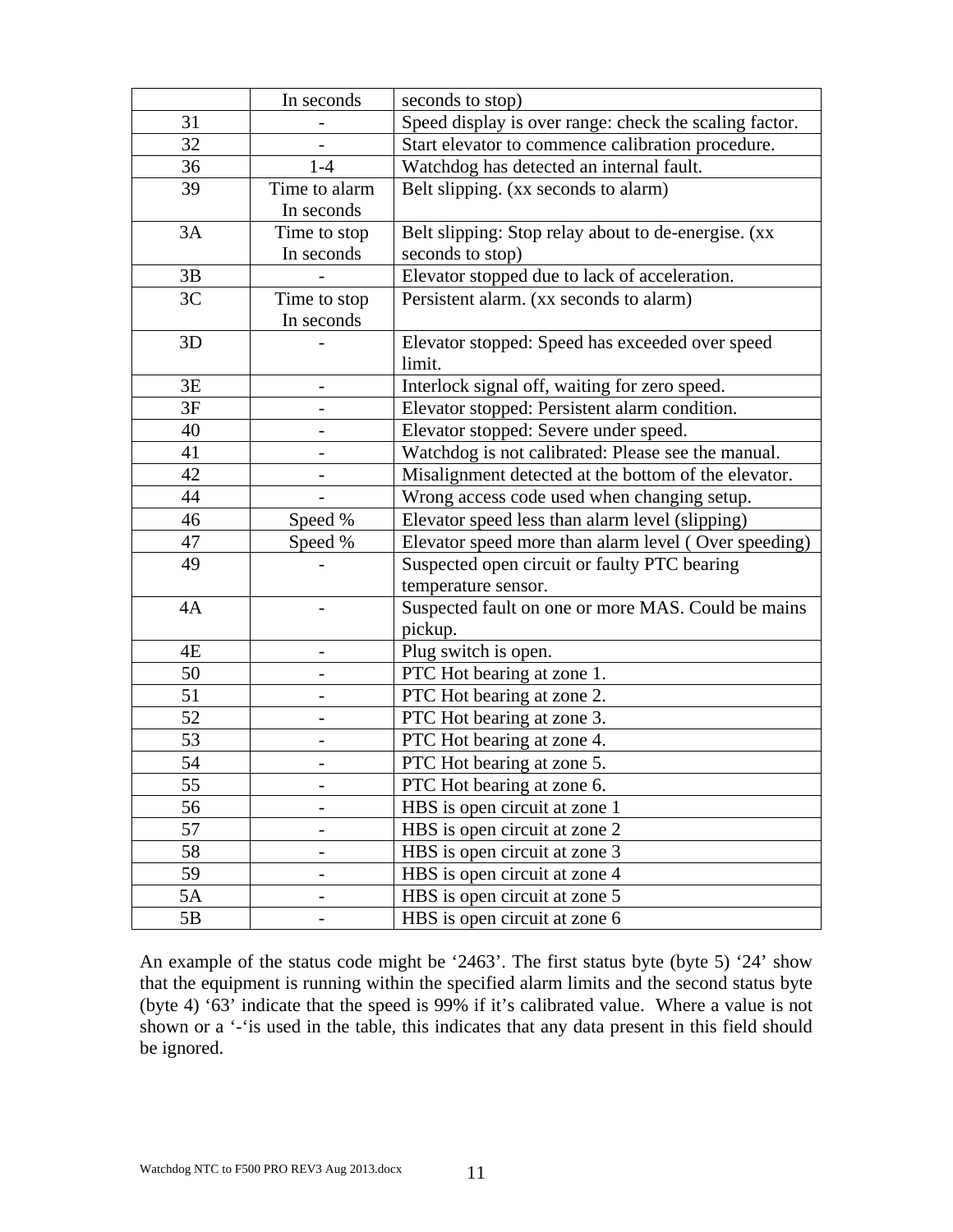Several different conditions may occur at the same time whilst the Watchdog is operating. If the Watchdog is running within calibrated range but also detects a motion sensor fault then the information returned may look something like this.

'2463' Running at 99% of calibrated speed. Followed three seconds later by 2D--' Misalignment detected at the top of the elevator. Followed three seconds later by '3CAA' Persistent alarm, 170 seconds to go. The messages would then repeat with any new values in the status data field.

Due to some limitations in the speeds involved in updating the Watchdog information, rapid changed of data could be missed or be present for only a very short period of time.

If the Watchdog is placed in one of the two test modes, the messages below will be returned in the following order.

| Bytes 3 | Bytes 5  | The first two bytes show the speed data and the second two |
|---------|----------|------------------------------------------------------------|
| and 2   | and 4    | bytes show the status and status data.                     |
| xx & xx | 06 & xx  | Over speed Stop as a percentage of calibrated speed.       |
| xx & xx | 05 & xx  | Over speed Alarm as a percentage of calibrated speed.      |
| xx & xx | 02 & xx  | The actual calibrated speed                                |
| xx & xx | 03 & xx  | Under speed Alarm as a percentage of calibrated speed.     |
| xx & xx | 04 & xx  | Under speed Stop as a percentage of calibrated speed.      |
|         | $07 & -$ | Performing internal test.                                  |
|         | $4C & -$ | Testing the Alarm relay.                                   |
|         | $4D & -$ | Testing the Stop relay.                                    |

Codes 4C and 4D are only returned if the extended test is in operation.

#### **Under speed alarm and stop in % (Byte 7, 6)**

These two bytes show (in % of calibrated speed) the under speed alarm and stop levels. These represent the point at which the Watchdog will generate an alarm or stop condition. Example, if byte 7 is '0A' and byte 6 is '14' then this means that the Watchdog will generate an under speed alarm at 10% (0A) below calibrated speed and will generate a stop condition at 20% (14) below the calibrated speed.

#### **Over speed alarm and stop in % (Byte 9, 8)**

These two bytes show (in % of calibrated speed) the over speed alarm and stop levels. These represent the point at which the Watchdog will generate an alarm or stop condition. Example, if byte 7 is '0A' and byte 6 is '14' then this means that the Watchdog will generate an over speed alarm at 10% (0A) above calibrated speed and will generate a stop condition at 20% (14) above the calibrated speed.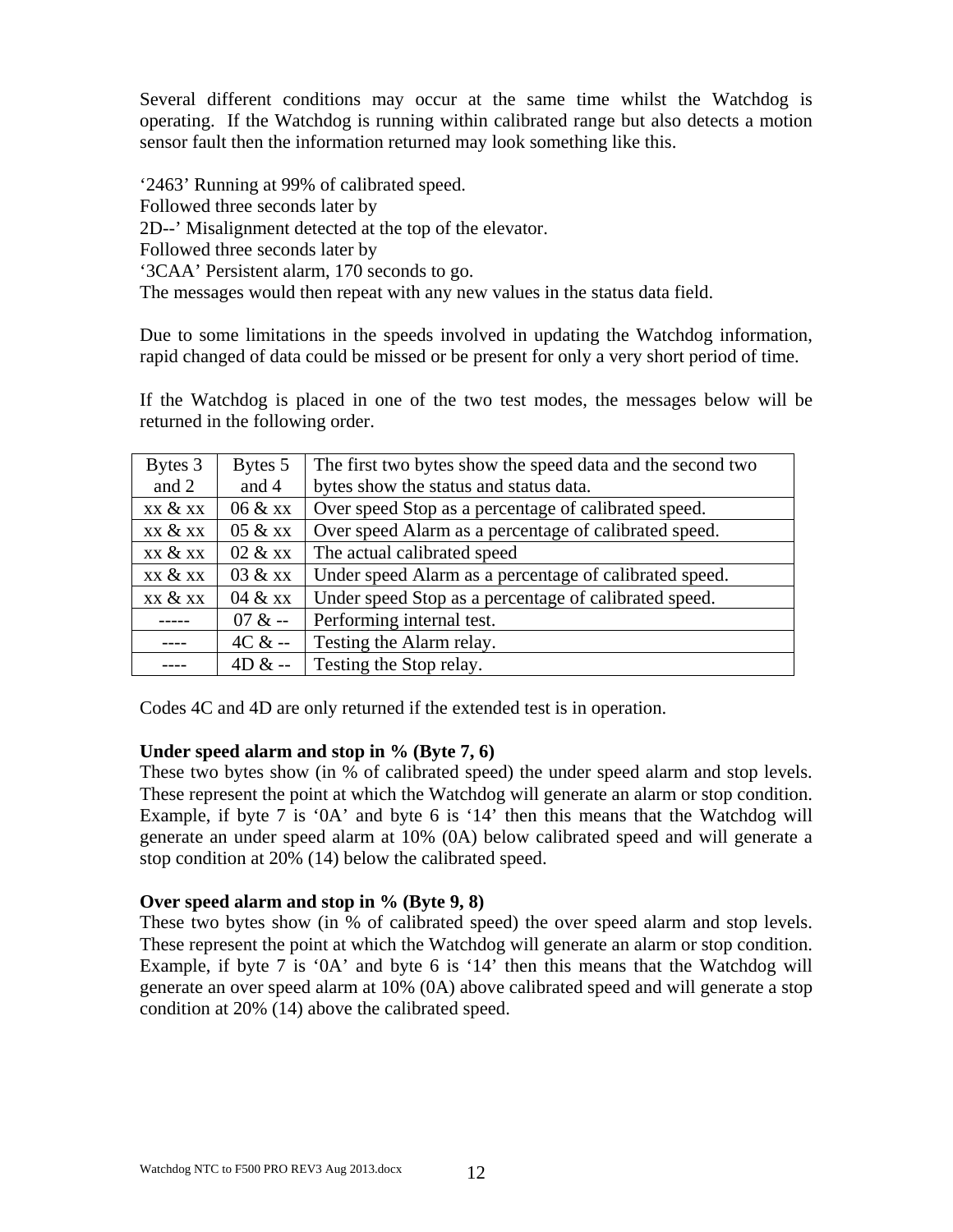#### **Current calibration value in PPM (Byte 11, 10)**

These two bytes represent the current calibration speed value in Pulses Per Minute (Default). The representation can be changed to other scaled values by using the display scaling value below. Refer to the Watchdog manual for further details about display scaling.

#### **Display scaling factor (Byte 13, 12)**

These two bytes contain a value which is used by the Watchdog to scale the information on the display into a format which represents more accurately what the elevator is doing. The default scaling factor (04B0) results in the display showing the current speed in PPM. Refer to the Watchdog manual for further details about display scaling.

#### **NTC Temperature 1 and 2 (Byte 15, 14)**

These two bytes show the actual temperature of temperature sensors  $1 \& 2$ . The values are in Dec C or Deg F according to the settings on the Watchdog. Refer to the Watchdog manual NTC section for more detail.

#### **NTC Temperature 3 and 4 (Byte 17, 16) & NTC Temperature 5 and 6 (Byte 19, 18)**  See the detail above for temperature sensors 1 and 2

#### **NTC temperature sensor status 1 and 2 (Byte 21, 20)**

These two bytes show the current status of temperature sensors number  $1 \& 2$ . If byte 21 is 0 then sensor 1 is NORMAL If byte 21 is 1 then the temperature of sensor 1 is HIGH so an alarm has been generated. If byte 21 is 2 then sensor 1 may be OPEN circuit If byte 21 is 3 then sensor 1 may be SHORT circuit

#### **NTC temperature sensors 2 to 6 operate in an identical manner as described for sensor 1 above.**

#### **Sensor 1 and sensor 2 alarm level (Byte 27,26)**

These two bytes represent the alarm value for the temperature sensor. The default values for this alarm level are '9E' (158) when measuring in Deg 'F' and '50' (80) when measuring in Deg 'C'. Refer to the Watchdog manual for further detail regarding this value.

#### **Sensor 3 and sensor 4 alarm level (Byte 29, 28) & Sensor 5 and sensor 6 alarm level (Byte 31, 30)** operate in an identical manner as described above.

#### **Number of sensors in use (Byte 33)**

Byte 33 shows the total number of NTC temperature sensors that are currently being monitored by the Watchdog. This value ranges from 0 to 6. See the watchdog manual for further detail.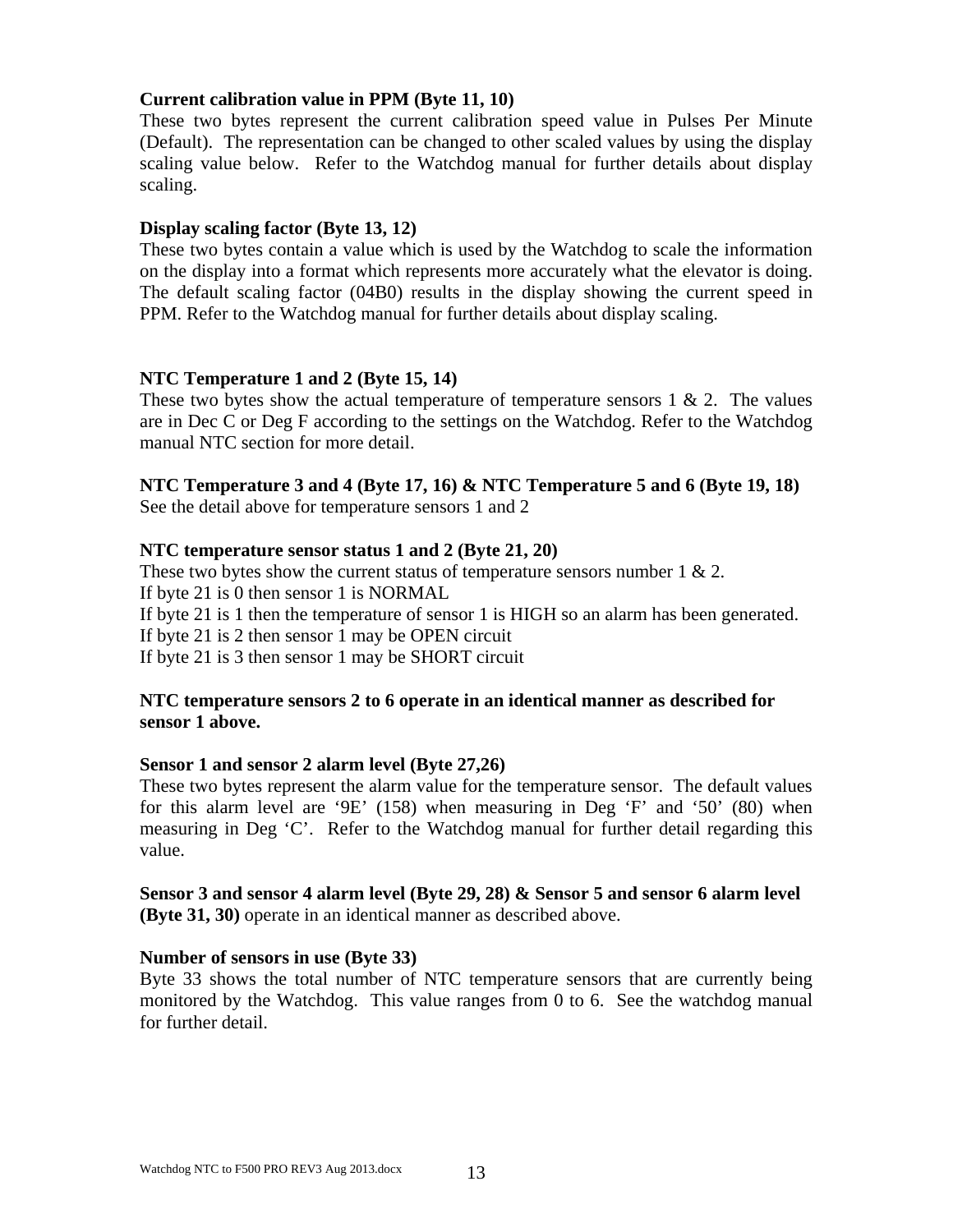#### **Relay status (Byte 32)**

This byte contains information relating to the status of the Watchdog LED's and Relays. Although the byte is represented in Hexadecimal converting it to binary helps to explain the contents a little better.

**0000**:0000 The left hand four bits are always **0000** and can be ignored. 0000:0000 The right hand four bits contain the following information. : $\left|\right| \left|\right|$   $\rightarrow$  This bit indicates the condition of the STOP Led (1=ON: 0=OFF) : $\left| \begin{array}{cc} \downarrow \end{array} \right|$   $\rightarrow$  This bit indicates the condition of the ALARM Led (1=ON: 0=OFF) :  $\Box$  This bit indicates the condition of the STOP Relay (1=ON: 0=OFF)  $\rightarrow$ This bit indicates the condition of the ALARM Relay (1=ON: 0=OFF) Not used and always '**0000**'

When a relay is considered to be 'ON' we mean energized and when 'OFF' we mean deenergized.

 $0000:0000 = 00$  then no conditions exist  $0000:0010 = 02$  then the alarm Led is on  $0000:1010 = 0A$  then the alarm Led and Alarm Relay are active  $0000:0011 = 03$  then both Led's are 'on' and both Relays are 'off' (de-energized)

#### **Persistent alarm value NTC only (Byte 35)**

This is how long the temperature alarm will take in seconds before stopping the elevator. The default value is 'B4' 180 seconds. If this value reaches '0' then the elevator will be stopped.

#### **Update counter (Byte 34)**

Every time the F500 successfully receives information from the chosen watchdog, then this counter value will be incremented by 1. The watchdog treats serial communications as low priority so occasionally requests for data can be ignored. It is advisable to keep checking this value so as to know when new data has arrived in the F500. The counter will increment from 0 to 255 and then return to 0 again in a continuous loop.

|        | ⋍<br>ີ<br>WDF500.mbp                             |                 |                |                 |                |                 |                        |                 |              |                 |                 |                 |
|--------|--------------------------------------------------|-----------------|----------------|-----------------|----------------|-----------------|------------------------|-----------------|--------------|-----------------|-----------------|-----------------|
|        | $Tx = 491$ : Err = 0: ID = 1: F = 03: SR = 500ms |                 |                |                 |                |                 |                        |                 |              |                 |                 |                 |
|        |                                                  |                 |                |                 |                |                 |                        |                 |              |                 |                 |                 |
|        | Alias                                            | 00000           | Alias          | 00010           | Alias          | 00020           | Alias                  | 00030           | Alias        | 00040           | Alias           | 00050           |
| II 0 I | No.Of WD                                         | 0x0100          | <b>ST1/ST2</b> | 0x0000          | USA/USS        | $0 \times 0A14$ | ALM1/ALM2              | 0x9E9E          | Scale Factor | 0x04B0          | NOS/REL         | $0 \times 0103$ |
|        | WD1 Speed                                        | $0 \times 0000$ | <b>ST3/ST4</b> | $0 \times 0000$ | OSA/OSS        | 0x0A14          | ALM3/ALM4              | $0 \times 9E9E$ |              | T1/T2 0x6C4F    | PERALM/CNT      | $0 \times 004B$ |
|        | <b>Status</b>                                    | $0 \times 0000$ | <b>ST5/ST6</b> | $0 \times 0000$ | Calibration P  | 0x0475          | ALM5/ALM6 0x9E9E       |                 |              | T3/T4 0x42C2    | WD4 Speed       | 0x0000          |
| 3      | USA/USS                                          | $0 \times 0000$ | ALM1/ALM2      | 0x0000          | Scale Factor   | 0x04B0          | NOS/REL 0x0208         |                 |              | T5/T6 0x11AA    | <b>Status</b>   | 0x0000          |
|        | OSA/OSS                                          | $0 \times 0000$ | ALM3/ALM4      | $0 \times 0000$ |                | T1/T2 0x4C50    | PERALM/CNT 0xB49C      |                 |              | ST1/ST2 0x0200  | USA/USS         | 0x0000          |
| 5      | Calibration PPM                                  | $0 \times 0000$ | ALM5/ALM6      | $0 \times 0000$ | T3/T4          | 0x3000          | WD3 Speed              | 0x0000          | ST3/ST4      | $0 \times 0000$ | OSA/OSS         | 0x0000          |
| 6      | Scale Factor                                     | 0x0000          | NOS/REL        | 0x0000          | <b>T5/T6</b>   | 0x4158          | Status                 | $0\times 4100$  | ST5/ST6      | 0x0000          | Calibration PPM | 0x0000          |
|        | T1/T2                                            | $0 \times 0000$ | PERALM/CNT     | $0 \times 0000$ | ST1/ST2        | 0x0000          | USA/USS                | 0x0A14          | ALM1/ALM2    | 0x0045          | Scale Factor    | 0x0000          |
| 8      | T3/T4                                            | 0x0000          | WD2 Speed      | 0x0484          | ST3/ST4        | $0 \times 0000$ | OSA/OSS                | 0x0A14          | ALM3/ALM4    | 0x20D6          | T1/T2           | 0x0000          |
| 9      | <b>T5/T6</b>                                     | $0 \times 0000$ | <b>Status</b>  | 0x2465          | <b>ST5/ST6</b> |                 | 0x0000 Calibration PPM | 0xFF19          | ALM5/ALM6    | $0 \times 8B4B$ | T3/T4           | 0x0000          |
|        |                                                  |                 |                |                 |                |                 |                        |                 |              |                 |                 |                 |

**Below is an example of the data returned when the F500 is polling Watchdogs**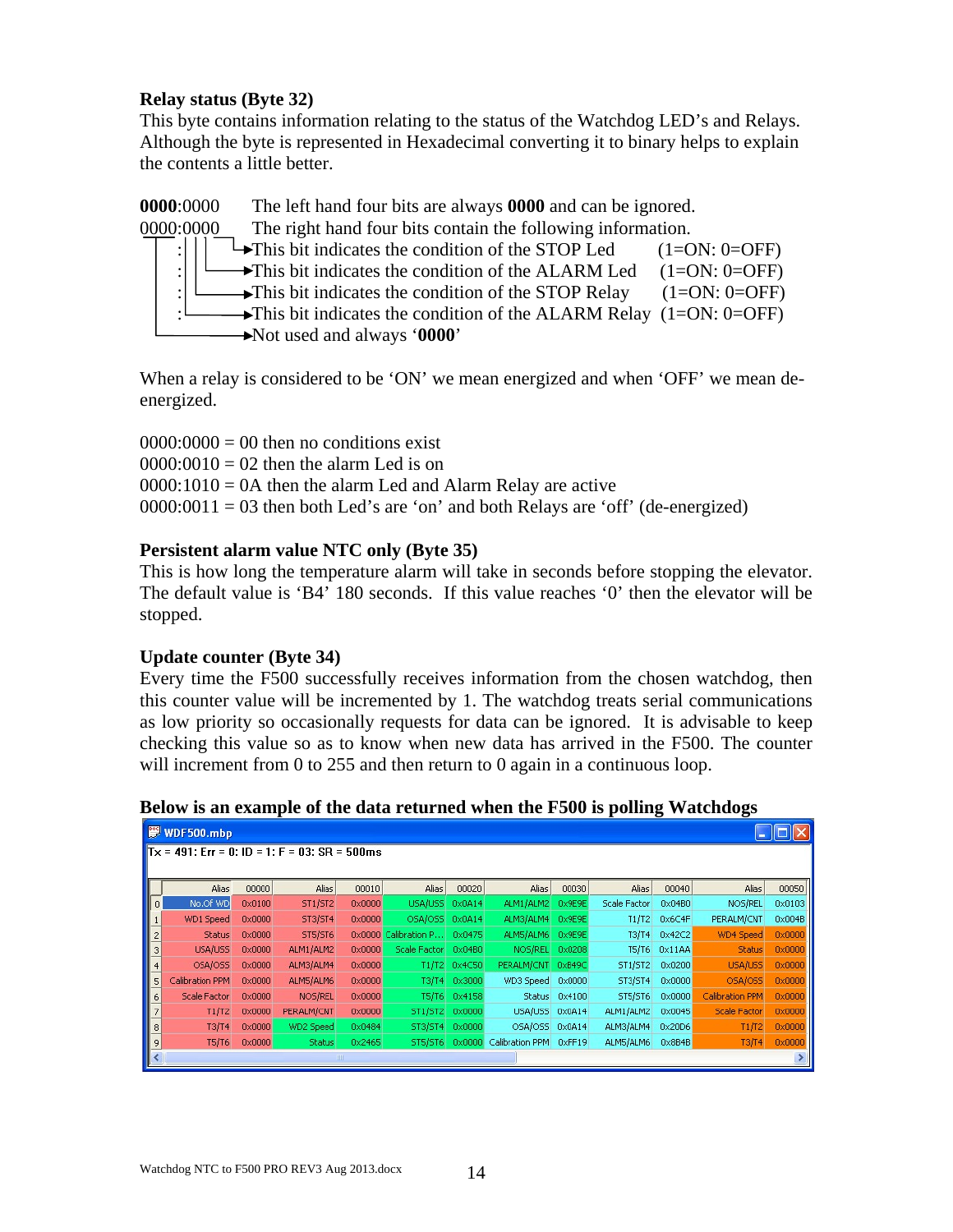Words 1 to 17 (pink) represent Watchdog 1. These are currently all 0 because watchdog 1 isn't present at this time. Words 18 to 34 (green) represent Watchdog 2. Word 18 which is 0484 HEX tells us that the Watchdog is currently running at 1156 pulses per minutes. Word 19 which is 2465 HEX tells us that the Watchdog is 'running (24) at 101% (65) of the calibrated speed. The remainder of the information in the example can be decoded using the information as previously described. Words 35 to 51 (blue) represent Watchdog 3. Word 35 which is 0000 HEX tells us that the Watchdog is currently NOT running. Word 36 which is 4100 HEX tells us that the Watchdog is in fact NOT calibrated (41), see the Watchdog manual for more detail about calibration.

#### **Diagnostics Display.**

The F500 Elite is equipped with a simple RS232 serial interface. This interface can be used to monitor the communications with the Watchdog Elite. The information displayed contains diagnostic data about the Fieldbus module and Watchdog number 1. A VT100 or compatible display terminal should be used to display the information.

```
F500 Elite Communications Gateway - Watchdog NTC
Elite Software Version - 3.2.0
CBU Version= 1.00
API Version= 2.16
FBI Version= 1.05
ABI Version= 1.05
FieldBus Type = ModBus RTU
S2468E
DATA ARRAY FOR WATCHDOG NUMBER 1
   Speed 0423
                      ST1/ST2
                               0000
  Status 2464
                      ST3/ST4
                               0000
 USA/USS 0A14
                      $15/$16
                               0000
 OSA/OSS 0A14
                   ALM1/ALM2
                               9E9E
   Calib 0423
                    ALM3/ALM4
                               9F9F
 Scaling 04B0
                    ALM5/ALM6
                               9E9E
   T1/T2 605E
                      NOS/REL
                               022C
   T3/T4 3040
                   P-ALM/CNT
                               3CB1_
   T5/T6 A93A
Total Watchdogs Read = 1
```
Above is an *example* screen image from the diagnostics display. The information displayed will vary slightly dependent upon the fieldbus interface used.

| - This is the control base unit software version.     |
|-------------------------------------------------------|
| - This is the application interface software version. |
| - This is the Fieldbus interface software version.    |
| - This is the AnyBus interface software version.      |
|                                                       |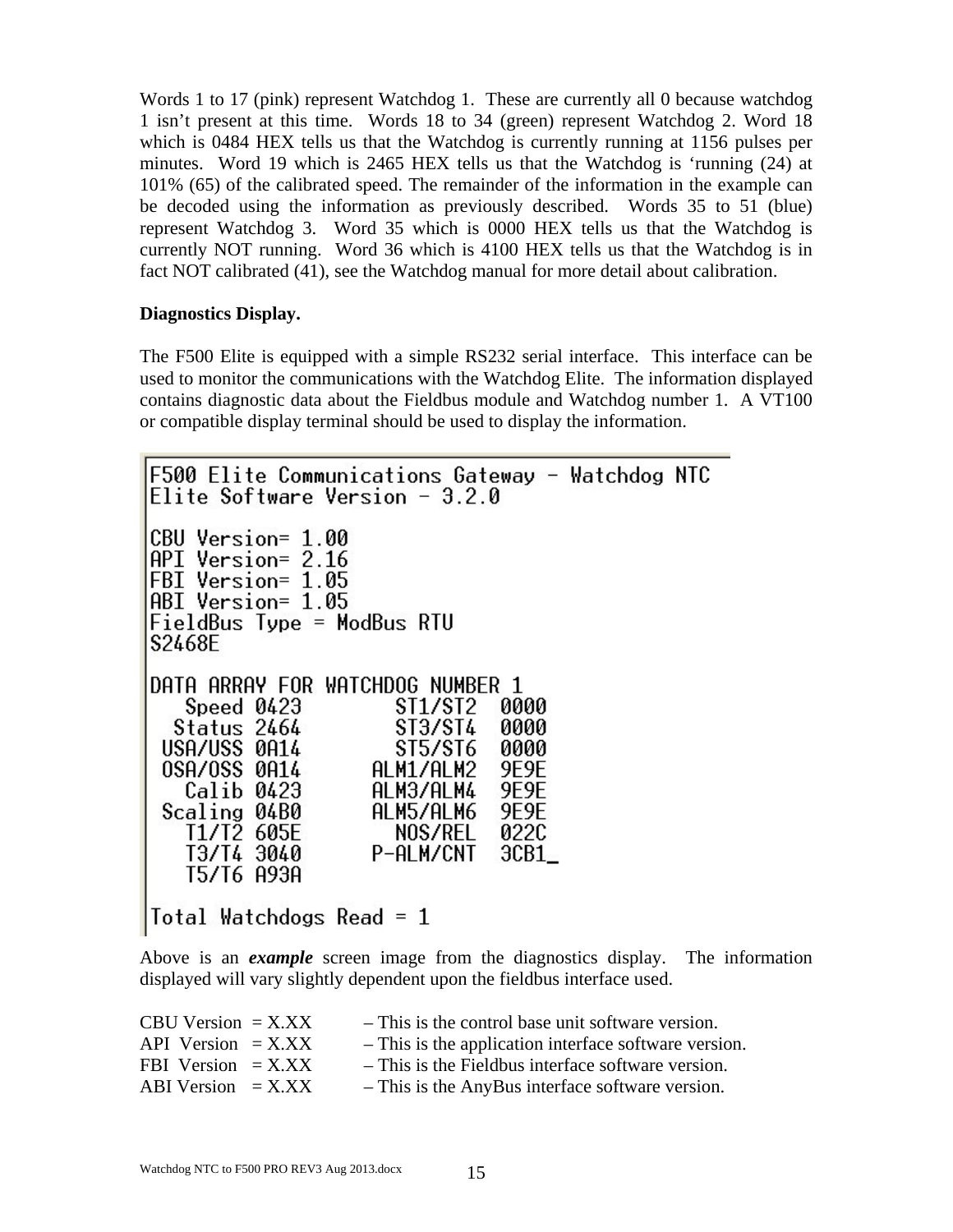Fieldbus type = Profibus  $DP - This$  describes the type of Fieldbus module which is installed in the F500 Elite. If the Fieldbus module is faulty some or all of this data will change to suggest which area may be at fault. For example, FBI version number might become 245.55. An unusually large number such as this is not usually associated with a normally functioning module and would suggest that the Fieldbus interface controller has failed. In the event of this or any other fault, contact your supplier.

The sequence S2468E indicated that the system has initialised correctly, a deviation from this indicates that one or more parts of the initialisation process has failed. If this is the case, recycle power and see if this clears the problem. If you still have problems with the initialisation of the unit contact your supplier and tell them what you see on the diagnostics display. The main area of the display shows the complete data from Watchdog address number 1 as described on pages 9 to 15 of this manual.

#### **Diagnostics LED.**

Located on the main circuit board, just above the RS485 connections to the Watchdog you will find an LED indicator (usually RED). This indicator will flash every time the F500 attempts to communicate with the Watchdogs. The LED will normally flash at a consistent rate followed by a very short pause. The short pause indicates that the F500 is updating the information which it stores internally. A significant deviation from this sequence is an indication that there is a problem. If this happens, contact your supplier for further information.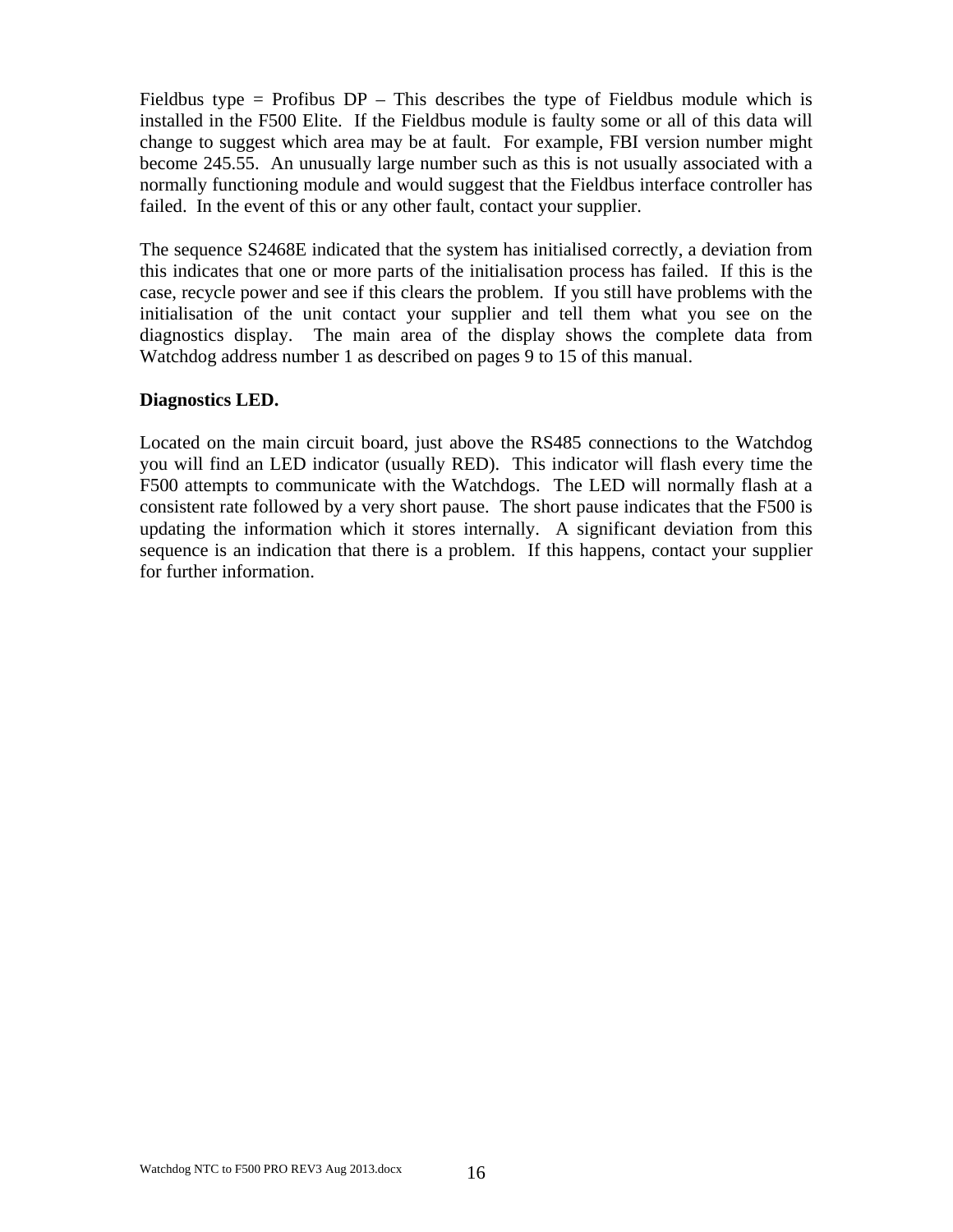#### **CHECK LIST For problems after initial start-up**

- 1. Is there excessive interference on the electrical power supply? Power conditioners and surge (spike) suppressor may have to be fitted.
- 2. Has the wiring for the Watchdog and Fieldbus been routed away from power cables?
- 3. Is the F500 Elite circuit properly grounded?
- 4. Is the Micro-processor control unit overheating, if so mount in temperaturecontrolled environment of maximum temperature 104°F (40°C).
- 5. Check that high powered 'Walkie Talkie' radios are not operated immediately near the control unit or Watchdogs as this will affect the performance.
- 6. Check that the communications/power cable is connected correctly and in accordance with DRG A,B,C and E.
- 7. Check that there is no exception status reported.
- 8. If only part of the diagnostics data is displayed on the terminal screen then turn the F500 Elite off then back on again without removing power to the display terminal.
- 9. If the Watchdogs are not responding or are intermittent, check that the termination resistors are correctly fitted.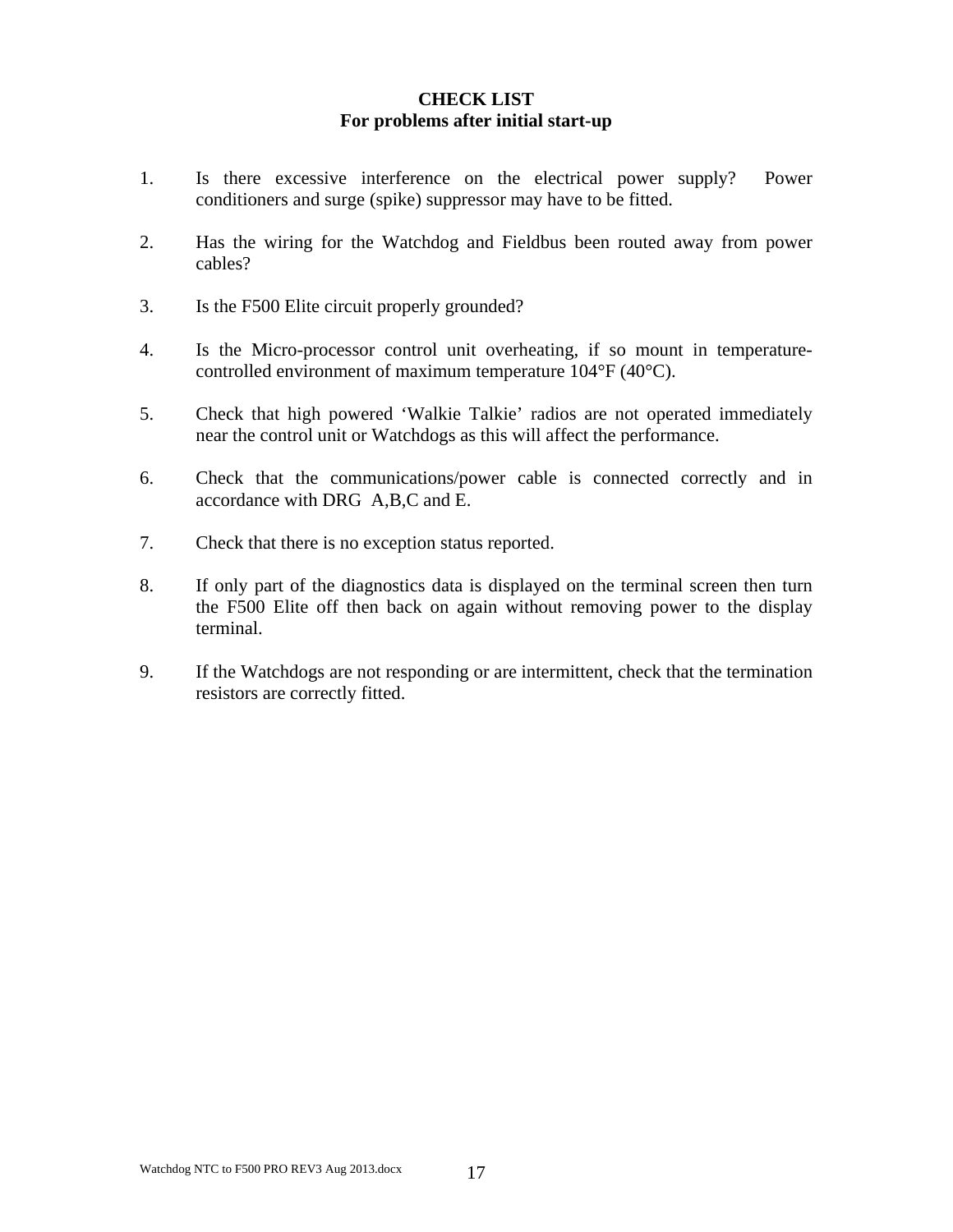### **CONTACT INFORMATION**

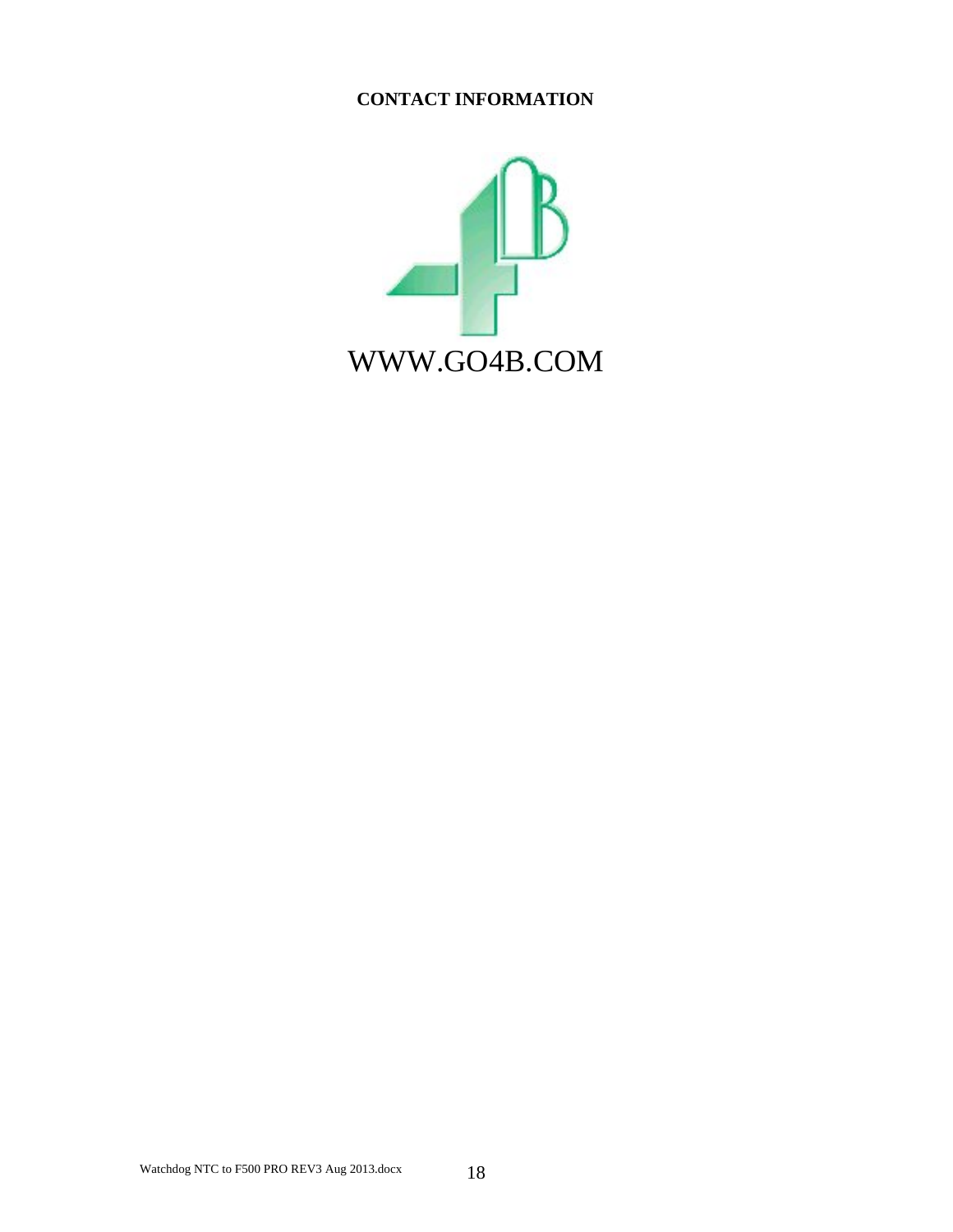

No Connection

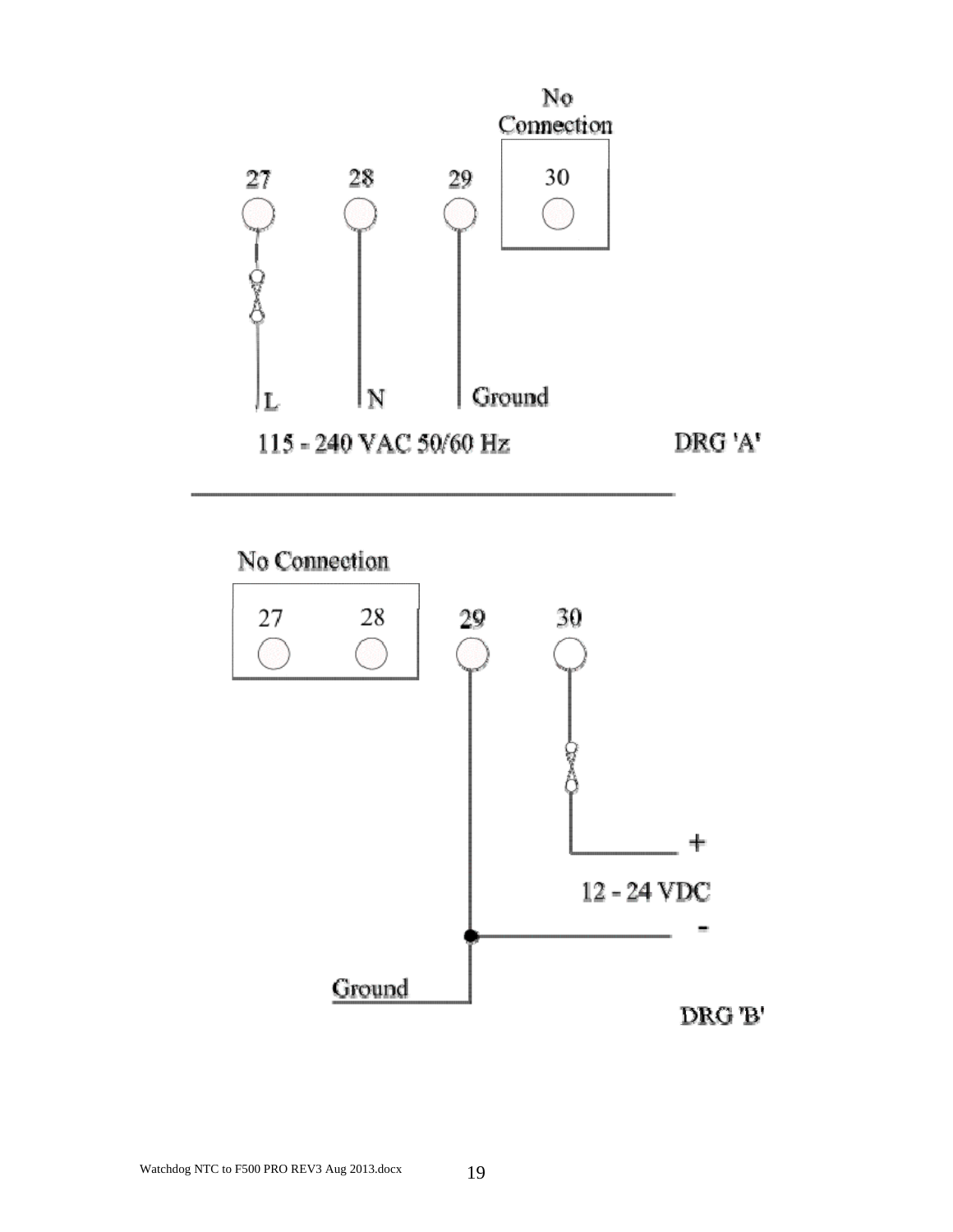

#### F500 elite to Watchdog connections





Connect 120 OHM ½ watt resistors between A+ and B- and between Y+ and Z- at both the F500 elite end and at the Watchdog which is furthest away from the F500 elite.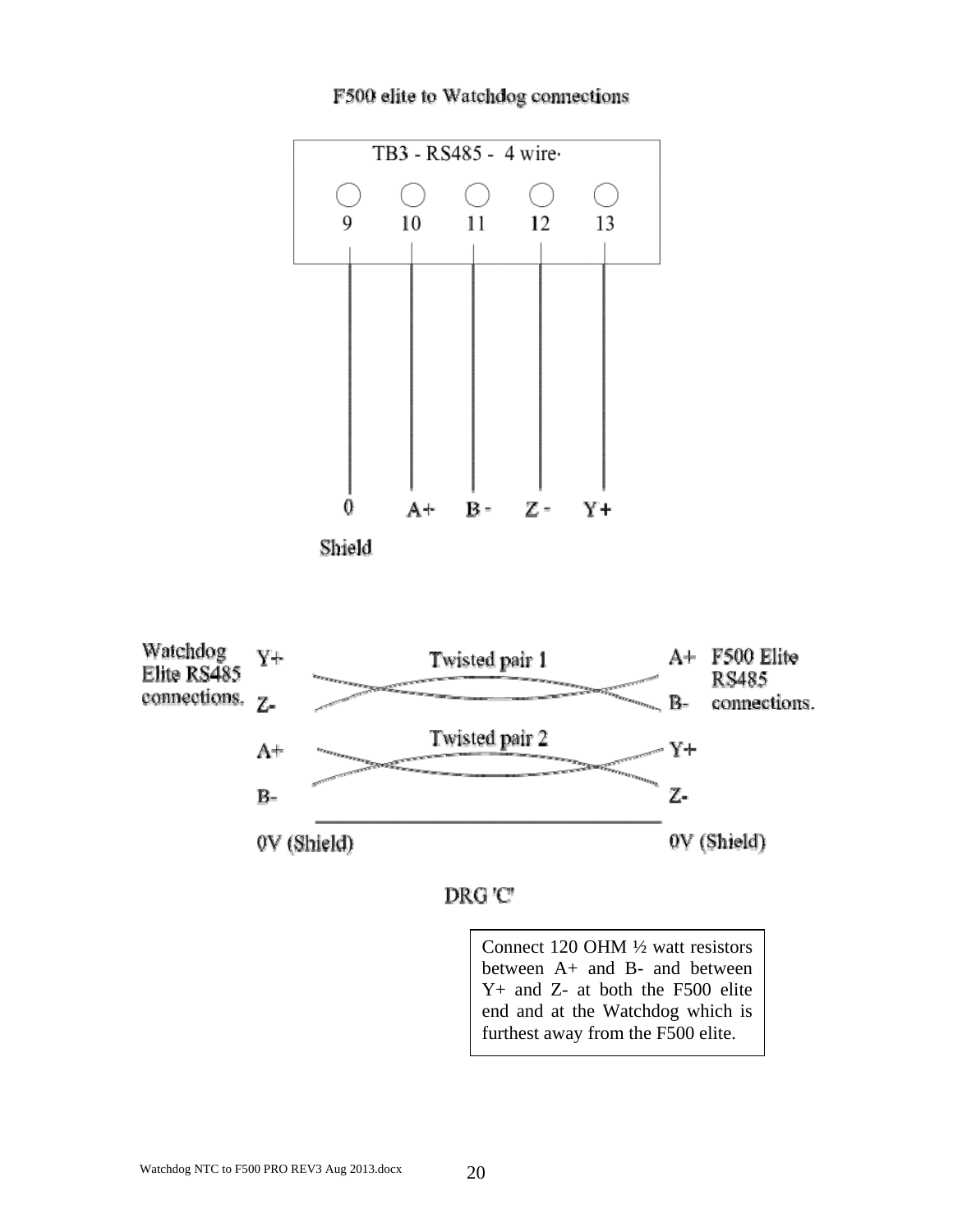F500 elite to VT100 terminal connections.





On more recent versions of the F500 TB1 may be a standard 9 pin Dee connector. This Dee connector is designed to work with a standard 9 pin to 9 pin serial lead for monitoring the F500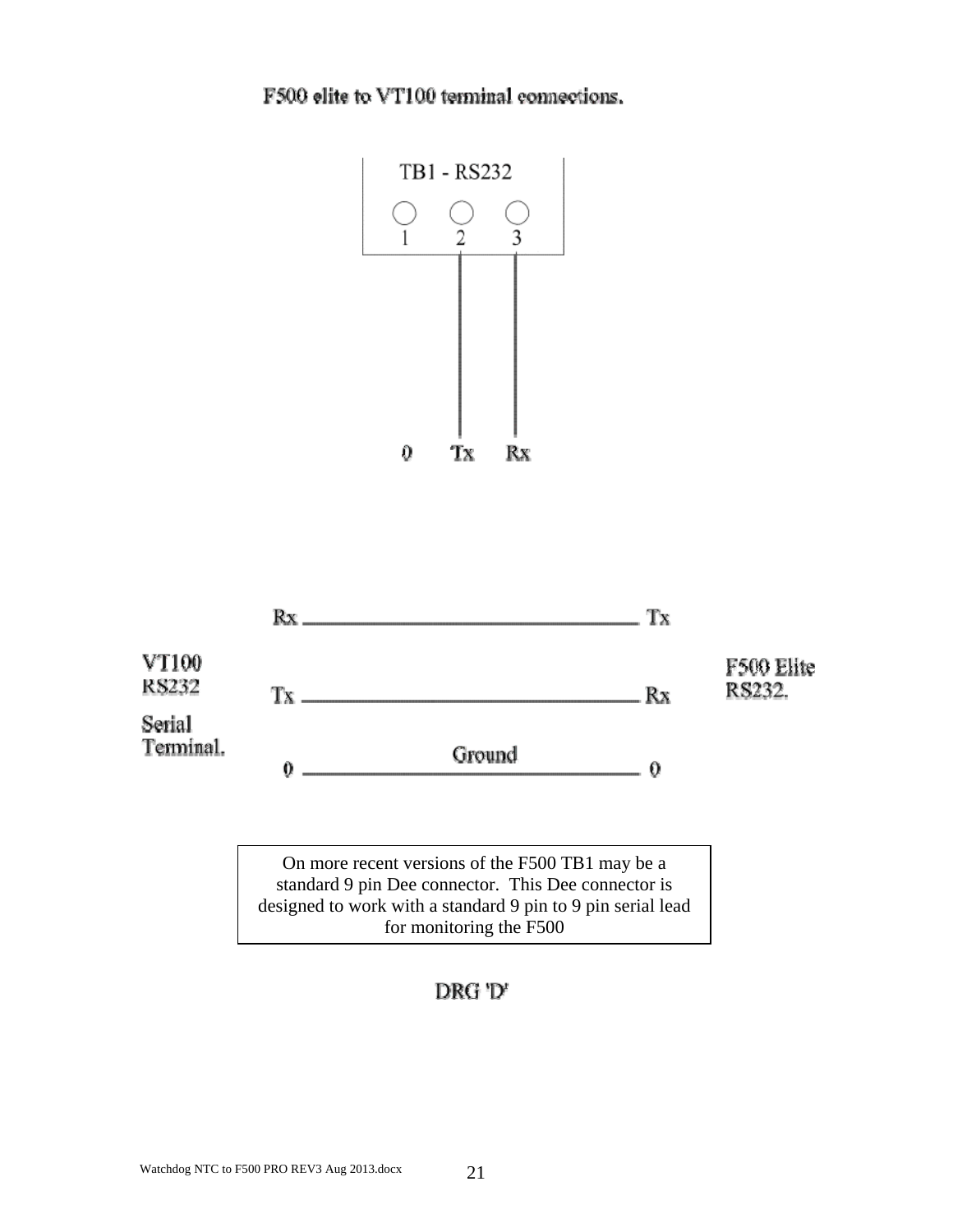



DRG 'E'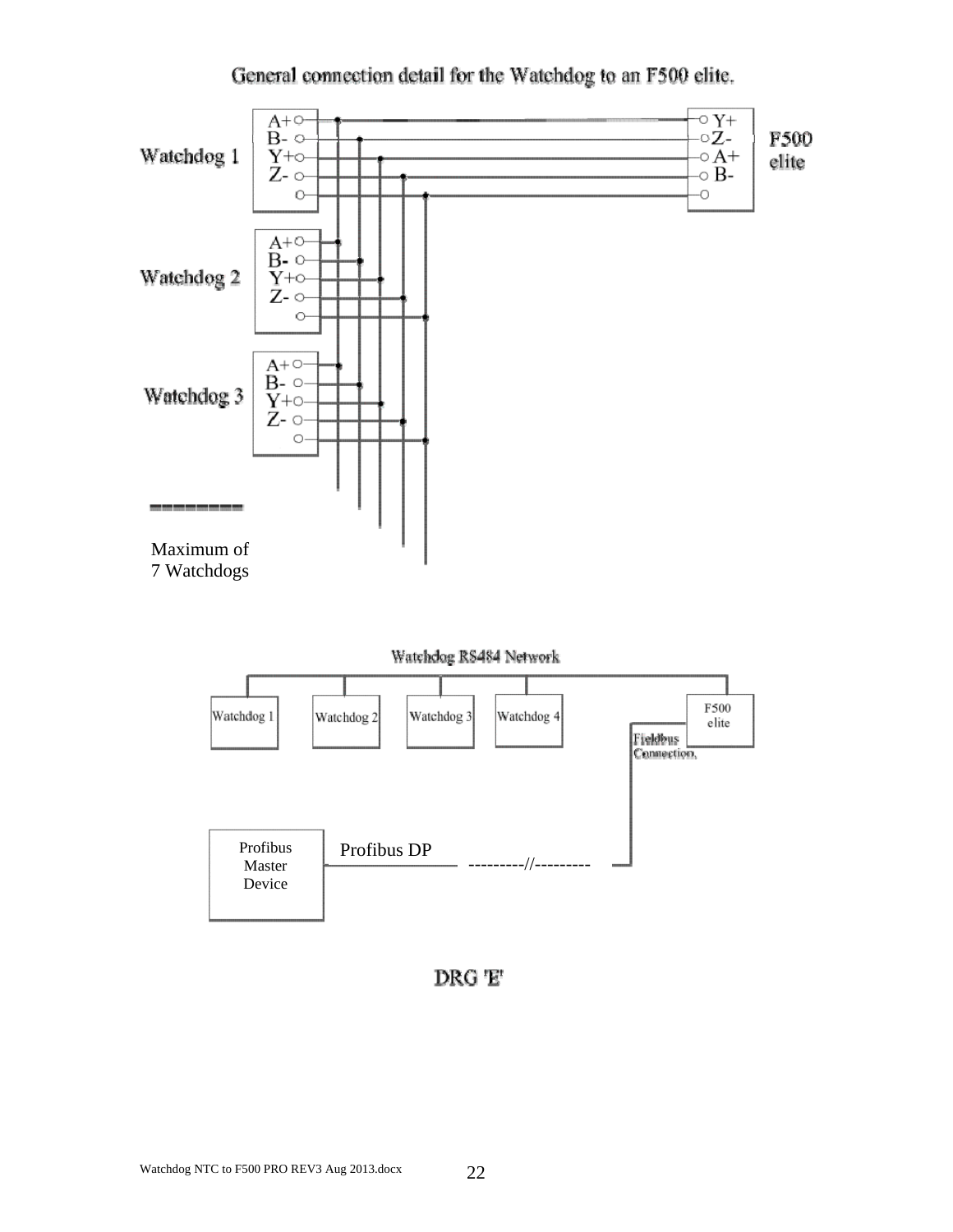#### APPENDIX 'A'

Master/Slave configuration.

The F500 when equipped with a Profibus interface is supplied with a GSD file on CD to aid with initial configuration if required. Should this file become corrupt or is lost then the following information can be used to recreate the file. The F500 does not require the use of the GSD file in order to operate correctly and this is only provided as a courtesy to the user. If you monitor 7 Watchdogs the interface will require 240 bytes of data storage in the Profibus interface. If you intend to use the GSD file then choose from the following options.

INPUT: 240 Bytes (120 words)

Or

INPUT: 64 Byte (32 word) + INPUT: 64 Byte (32 word) + INPUT: 64 Byte (32 word) + INPUT:  $32$  Byte (16 word) + INPUT: 16 Byte (8 word) = 240 bytes.

;============================================================ ; Profibus Device Database of HMS Industrial Networks. ; Model : ANYBUS-S PDP ; Description : ANYBUS-S Profibus DP slave ; Language : English ; Date : 12 March 2004 ; Author : HMS Industrial Networks AB ; ;============================================================ #Profibus\_DP ; Device identification Vendor Name  $=$  "HMS Industrial Networks AB"  $Model$  Name  $=$  "ANYBUS-S PDP" Revision  $=$  "Version 1.5" Ident Number  $= 0x1003$ Protocol Ident  $= 0$  ; DP protocol  $Station_{Type} = 0$  ; Slave device FMS supp  $= 0$  ; FMS not supported Hardware Release  $=$  "Version 1.6" Software Release  $=$  "Version 1.2" ; Supported baudrates 9.6 supp  $= 1$  $19.2$ \_supp  $= 1$  $45.45$ \_supp  $= 1$  $93.75$ \_supp  $= 1$  $187.5$ \_supp  $= 1$ 500 supp  $= 1$  $1.5M$ \_supp  $= 1$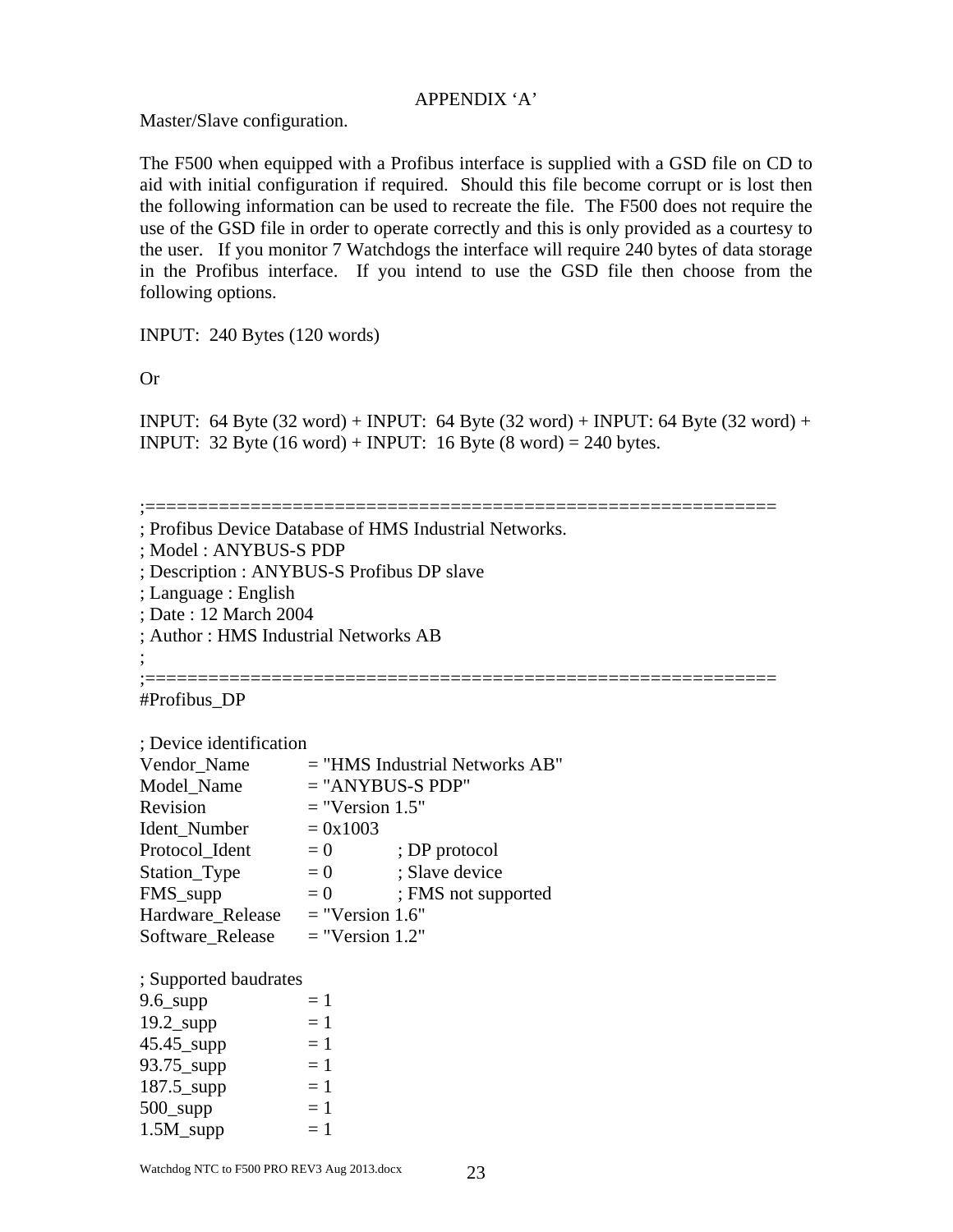| 3M_supp     | $=1$ |
|-------------|------|
| 6M_supp     | $=1$ |
| $12M$ _supp | $=1$ |

; Maximum responder time for supported baud rates MaxTsdr  $9.6 = 15$  $MaxTsdr_19.2$  = 15 MaxTsdr  $45.45 = 15$  $MaxTsdr_93.75 = 15$ MaxTsdr  $187.5 = 15$  $MaxTsdr_500 = 15$  $MaxTsdr_1.5M$  = 25  $MaxTsdr_3M$  = 50  $MaxTsdr_6M = 100$  $MaxTsdr_12M$  = 200

; Supported hardware features Redundancy  $= 0$  ; not supported Repeater\_Ctrl\_Sig  $= 2$  ; TTL 24V Pins  $= 0$  ; not connected Implementation\_Type = "SPC3"

; Supported DP features

| $=1$                        | ; supported     |
|-----------------------------|-----------------|
| $=1$                        | ; supported     |
| $=1$                        | ; supported     |
| $Set\_Slave\_Add\_supp = 0$ | ; not supported |
|                             |                 |

; Maximum polling frequency Min\_Slave\_Intervall  $= 1$  ; 100 us

| ; Maximum supported sizes |         |           |
|---------------------------|---------|-----------|
| Modular_Station           | $=1$    | ; modular |
| Max_Module                | $= 24$  |           |
| Max_Input_Len             | $= 244$ |           |
| Max_Output_Len            | $= 244$ |           |
| Max Data Len              | $= 416$ |           |
| Modul Offset              | $=1$    |           |

state CLEAR.

Fail\_Safe  $= 0$  ; Slave does not accept data frames with zero data length in

 $Slave_Family = 0$ Max\_Diag\_Data\_Len =  $6$ 

; Definition of modules  $Module = "IN/OUT: 1 byte" 0x30$ EndModule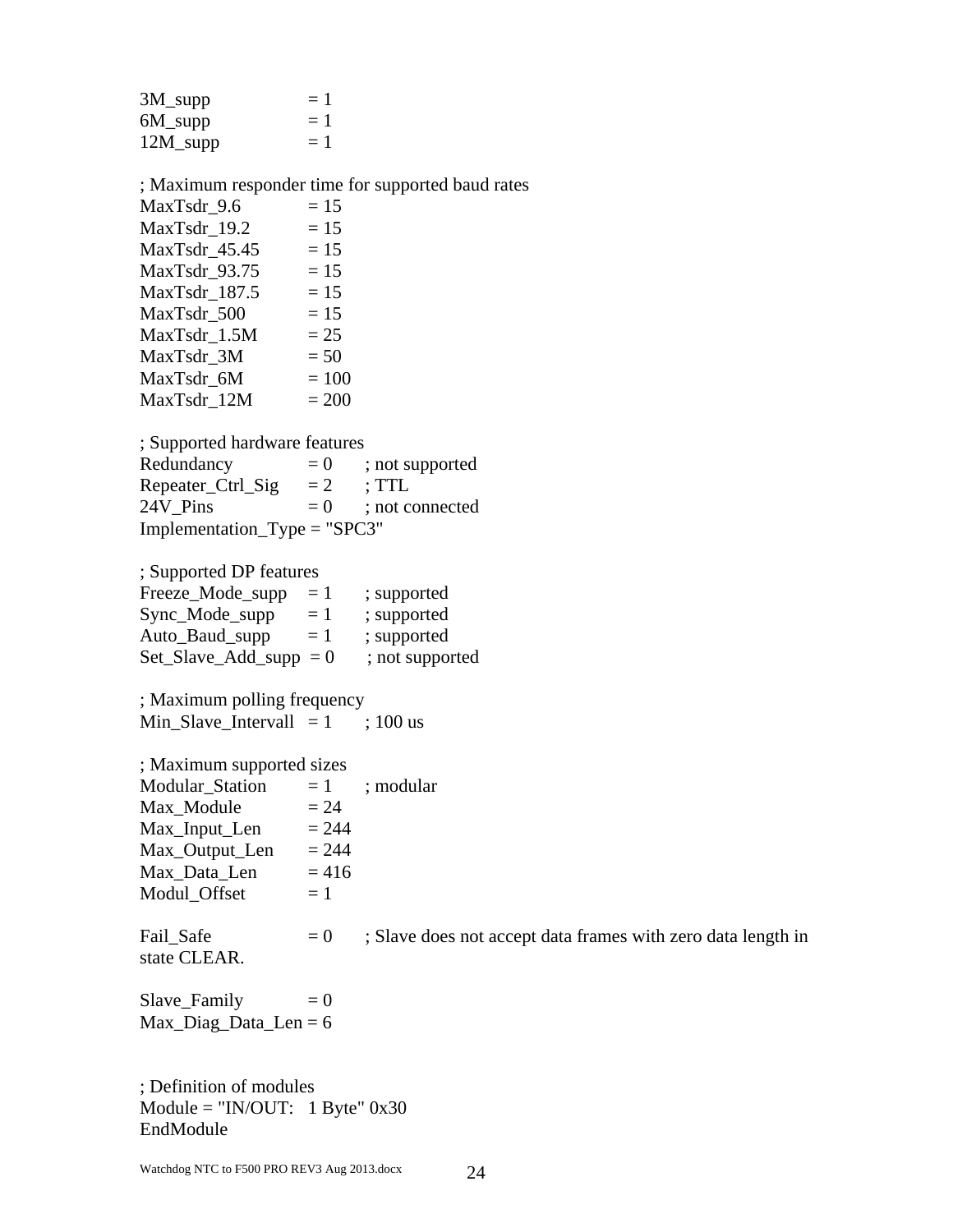```
; 
Module = "IN/OUT: 2 Byte ( 1 word)" 0x70 
EndModule 
; 
Module = "IN/OUT: 4 \text{ Byte} ( 2 word)" 0x71
EndModule 
; 
Module = "IN/OUT: 8 \text{ Byte} (4 word)" 0x73
EndModule 
; 
Module = "IN/OUT: 16 Byte (8 word)" 0x77
EndModule 
; 
Module = "IN/OUT: 32 Byte (16 word)" 0x7F
EndModule 
; 
Module = "IN/OUT: 64 Byte (32 word)" 0xC0,0x5F,0x5FEndModule 
; 
Module = "IN/OUT: 128 Byte (64 word)" 0xC0,0x7F,0x7FEndModule 
; 
Module = "INPUT: 1 byte" 0x10EndModule 
; 
Module = "INPUT: 2 \text{ Byte} ( 1 word)" 0x50
EndModule 
; 
Module = "INPUT: 4 \text{ Byte} ( 2 word)" 0x51
EndModule 
; 
Module = "INPUT: 8 \text{ Byte} (4 word)" 0x53
EndModule 
; 
Module = "INPUT: 16 Byte (8 word)" 0x57
EndModule 
; 
Module = "INPUT: 32 Byte (16 word)" 0x5F
EndModule 
; 
Module = "INPUT: 64 Byte (32 \text{ word})" 0x40,0x5F
EndModule 
; 
Module = "INPUT: 128 Byte (64 word)" 0x40,0x7F
EndModule 
; 
Module = "OUTPUT: 1 \text{ Byte}" 0x20
EndModule 
;
```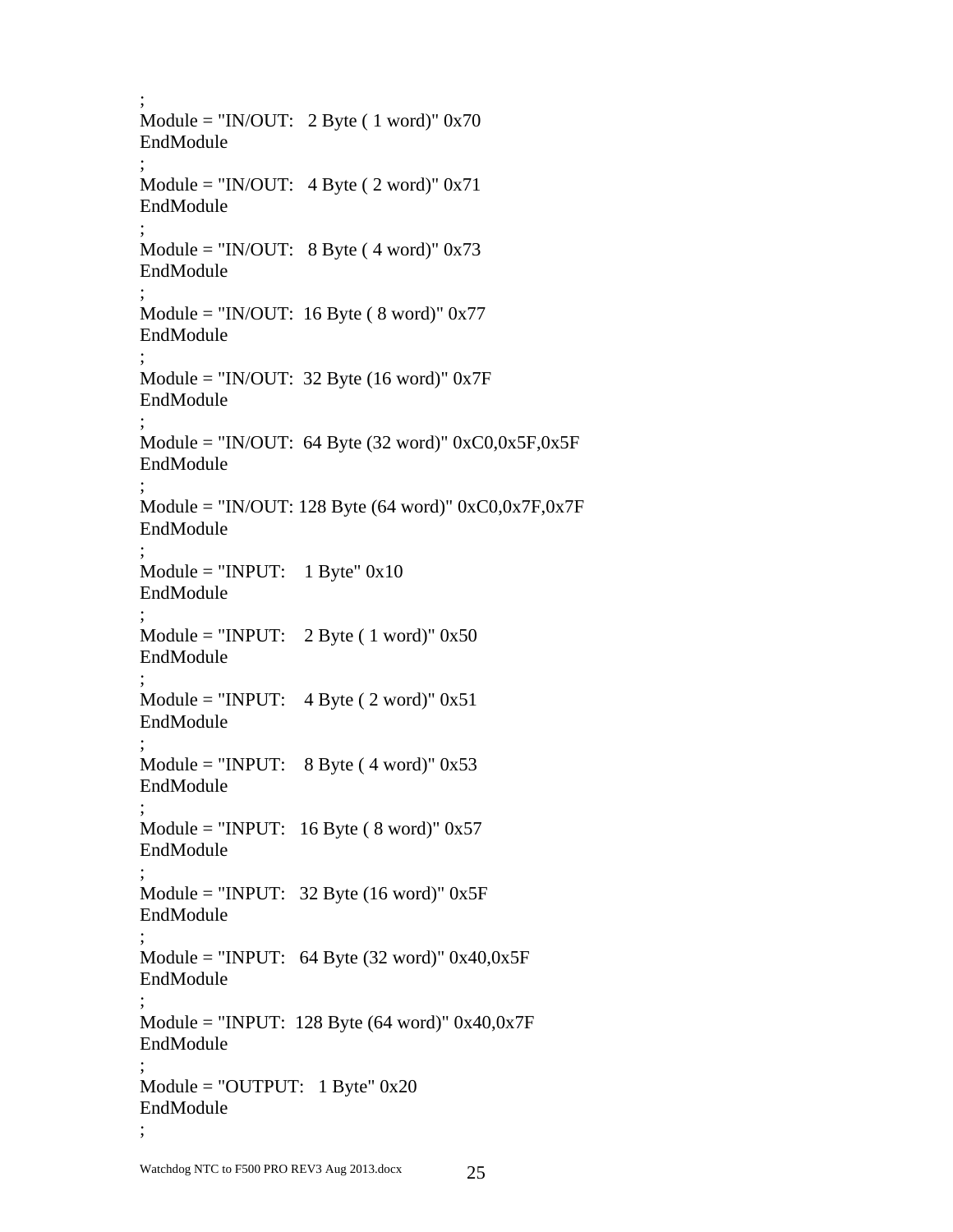```
Module = "OUTPUT: 2 \text{ Byte} (1 \text{ word})" 0x60
EndModule 
; 
Module = "OUTPUT: 4 Byte ( 2 word)" 0x61 
EndModule 
; 
Module = "OUTPUT: 8 Byte ( 4 word)" 0x63 
EndModule 
; 
Module = "OUTPUT: 16 Byte (8 word)" 0x67
EndModule 
; 
Module = "OUTPUT: 32 Byte (16 word)" 0x6F 
EndModule 
; 
Module = "OUTPUT: 64 Byte (32 word)" 0x80,0x5F
EndModule 
; 
Module = "OUTPUT: 128 Byte (64 word)" 0x80,0x7F 
EndModule
```